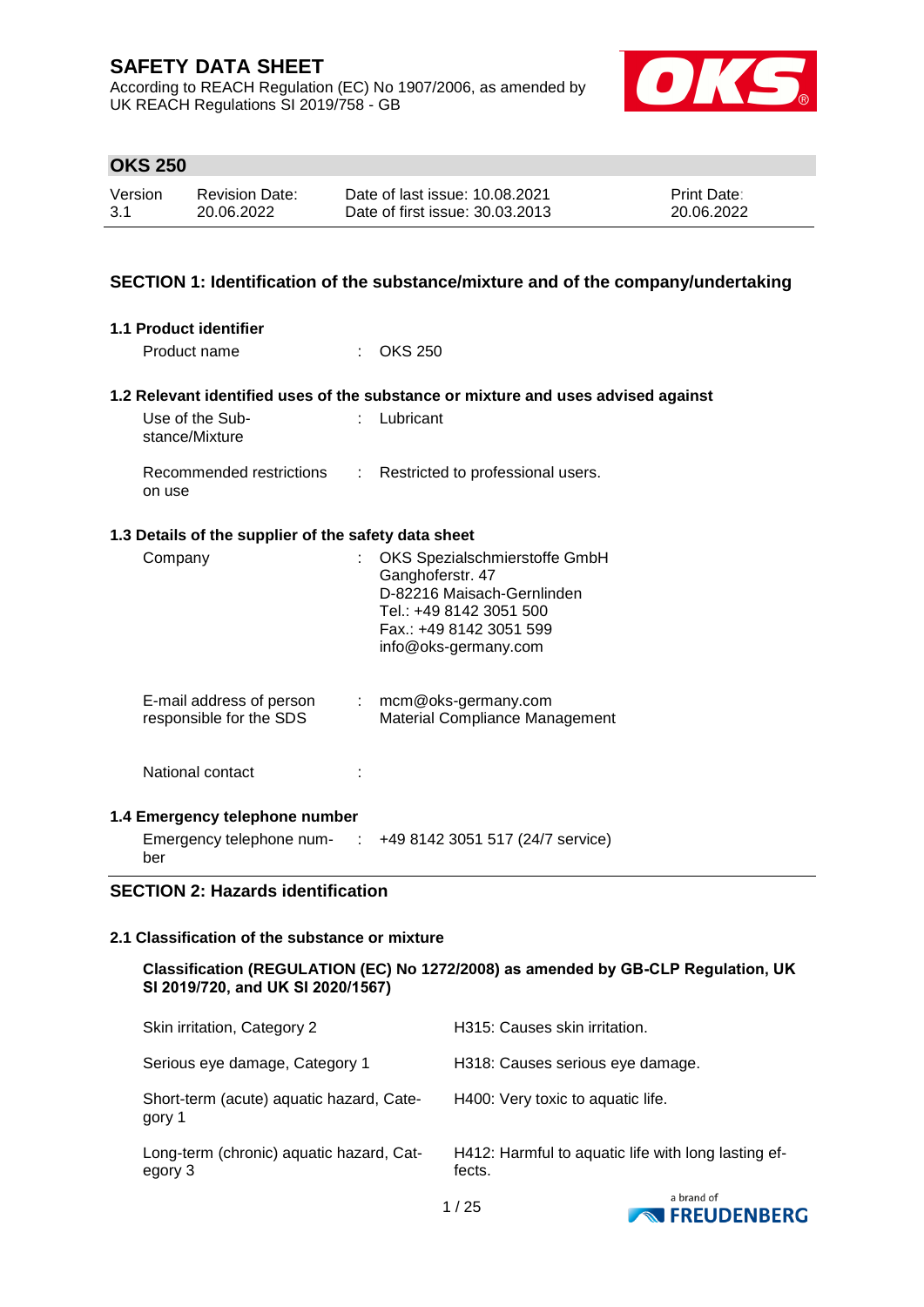According to REACH Regulation (EC) No 1907/2006, as amended by UK REACH Regulations SI 2019/758 - GB



# **OKS 250**

| Version | <b>Revision Date:</b> | Date of last issue: 10.08.2021  | <b>Print Date:</b> |
|---------|-----------------------|---------------------------------|--------------------|
| -3.1    | 20.06.2022            | Date of first issue: 30.03.2013 | 20.06.2022         |

### **2.2 Label elements**

**Labelling (REGULATION (EC) No 1272/2008) as amended by GB-CLP Regulation, UK SI 2019/720, and UK SI 2020/1567)**

| Hazard pictograms        |                                              |                                                                                                                                                                                                                  |
|--------------------------|----------------------------------------------|------------------------------------------------------------------------------------------------------------------------------------------------------------------------------------------------------------------|
| Signal word              | Danger                                       |                                                                                                                                                                                                                  |
| Hazard statements        | H315<br>H318<br>H410                         | Causes skin irritation.<br>Causes serious eye damage.<br>Very toxic to aquatic life with long lasting<br>effects.                                                                                                |
| Precautionary statements | <b>Prevention:</b>                           |                                                                                                                                                                                                                  |
|                          | P <sub>264</sub><br>P273<br>P <sub>280</sub> | Wash skin thoroughly after handling.<br>Avoid release to the environment.<br>Wear protective gloves/ eye protection/ face<br>protection.                                                                         |
|                          | Response:                                    |                                                                                                                                                                                                                  |
|                          |                                              | P305 + P351 + P338 + P310 IF IN EYES: Rinse cautiously<br>with water for several minutes. Remove<br>contact lenses, if present and easy to do.<br>Continue rinsing. Immediately call a<br>POISON CENTER/ doctor. |
|                          | P332 + P313                                  | If skin irritation occurs: Get medical advice/<br>attention.                                                                                                                                                     |
|                          | P391                                         | Collect spillage.                                                                                                                                                                                                |

## **Hazardous components which must be listed on the label:**

calcium dihydroxide

### **Additional Labelling**

- EUH208 Contains Molybdenum trioxide, reaction products with bis[O,O-bis(2-ethylhexyl)] hydrogen dithiophosphate. May produce an allergic reaction.
- EUH212 Warning! Hazardous respirable dust may be formed when used. Do not breathe dust.

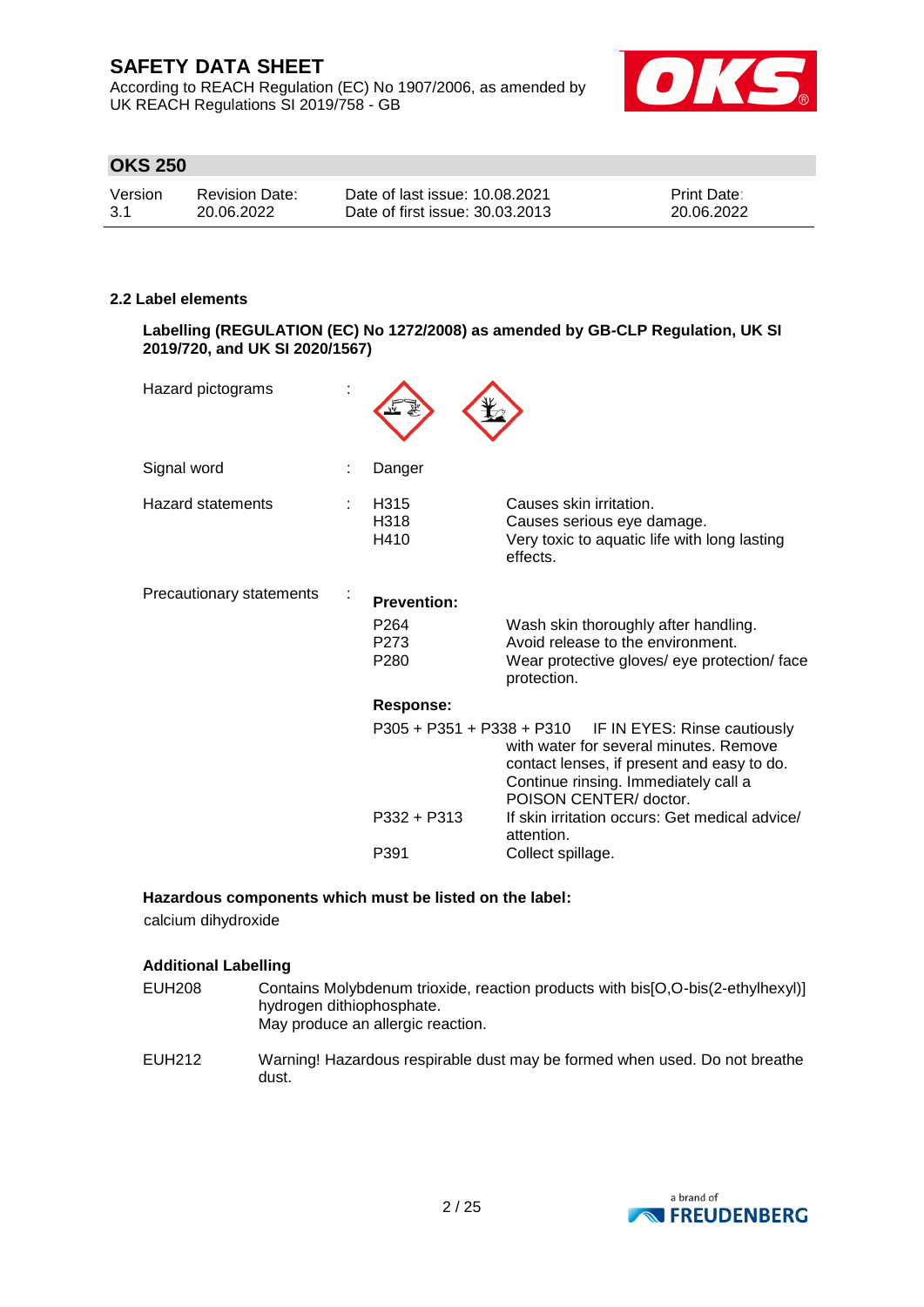According to REACH Regulation (EC) No 1907/2006, as amended by UK REACH Regulations SI 2019/758 - GB



# **OKS 250**

| Version | <b>Revision Date:</b> | Date of last issue: 10.08.2021  | <b>Print Date:</b> |
|---------|-----------------------|---------------------------------|--------------------|
| -3.1    | 20.06.2022            | Date of first issue: 30.03.2013 | 20.06.2022         |

## **2.3 Other hazards**

This substance/mixture contains no components considered to be either persistent, bioaccumulative and toxic (PBT), or very persistent and very bioaccumulative (vPvB) at levels of 0.1% or higher.

## **SECTION 3: Composition/information on ingredients**

### **3.2 Mixtures**

Chemical nature : Synthetic hydrocarbon oil solid lubricant polyurea

## **Components**

| Chemical name                                                                                                             | CAS-No.<br>EC-No.<br>Index-No.<br>Registration number | Classification                                                                                                    | specific concen-<br>tration limit<br>M-Factor<br><b>Notes</b><br>Acute toxicity<br>estimate | Concentration<br>(% w/w) |
|---------------------------------------------------------------------------------------------------------------------------|-------------------------------------------------------|-------------------------------------------------------------------------------------------------------------------|---------------------------------------------------------------------------------------------|--------------------------|
| calcium dihydroxide                                                                                                       | 1305-62-0<br>215-137-3                                | Skin Irrit.2; H315<br>Eye Dam.1; H318<br>STOT SE3; H335                                                           |                                                                                             | $>= 10 - 20$             |
| Amines, N-C16-C18-<br>alkyl-(evennumbered,<br>C18 unsaturated)<br>propane-1,3-<br>diaminium di[(9Z)-<br>octadec-9-enoate] | 800-362-7                                             | Skin Irrit.2; H315<br>Eye Irrit.2; H319<br>STOT RE2; H373<br>Aquatic Acute1;<br>H400<br>Aquatic Chronic2;<br>H411 | M-Factor: 10/1                                                                              | $>= 2.5 - < 10$          |
| distillates (petroleum),<br>solvent-refined heavy<br>paraffinic                                                           | 64741-88-4<br>265-090-8<br>649-454-00-7               | Asp. Tox.1; H304                                                                                                  |                                                                                             | $>= 1 - 10$              |
| Molybdenum trioxide,<br>reaction products with<br>bis[O,O-bis(2-<br>ethylhexyl)] hydrogen<br>dithiophosphate              | 947-946-9                                             | Skin Irrit.2; H315<br>Skin Sens.1B;<br>H317<br>Aquatic Chronic4;<br>H413                                          |                                                                                             | $>= 0.25 - 1$            |
| Substances with a workplace exposure limit :                                                                              |                                                       |                                                                                                                   |                                                                                             |                          |
| titanium dioxide; [in<br>powder form contain-<br>ing $<$ 1 % of particles                                                 | 13463-67-7<br>236-675-5                               | Not classified                                                                                                    |                                                                                             | $>= 20 - < 30$           |

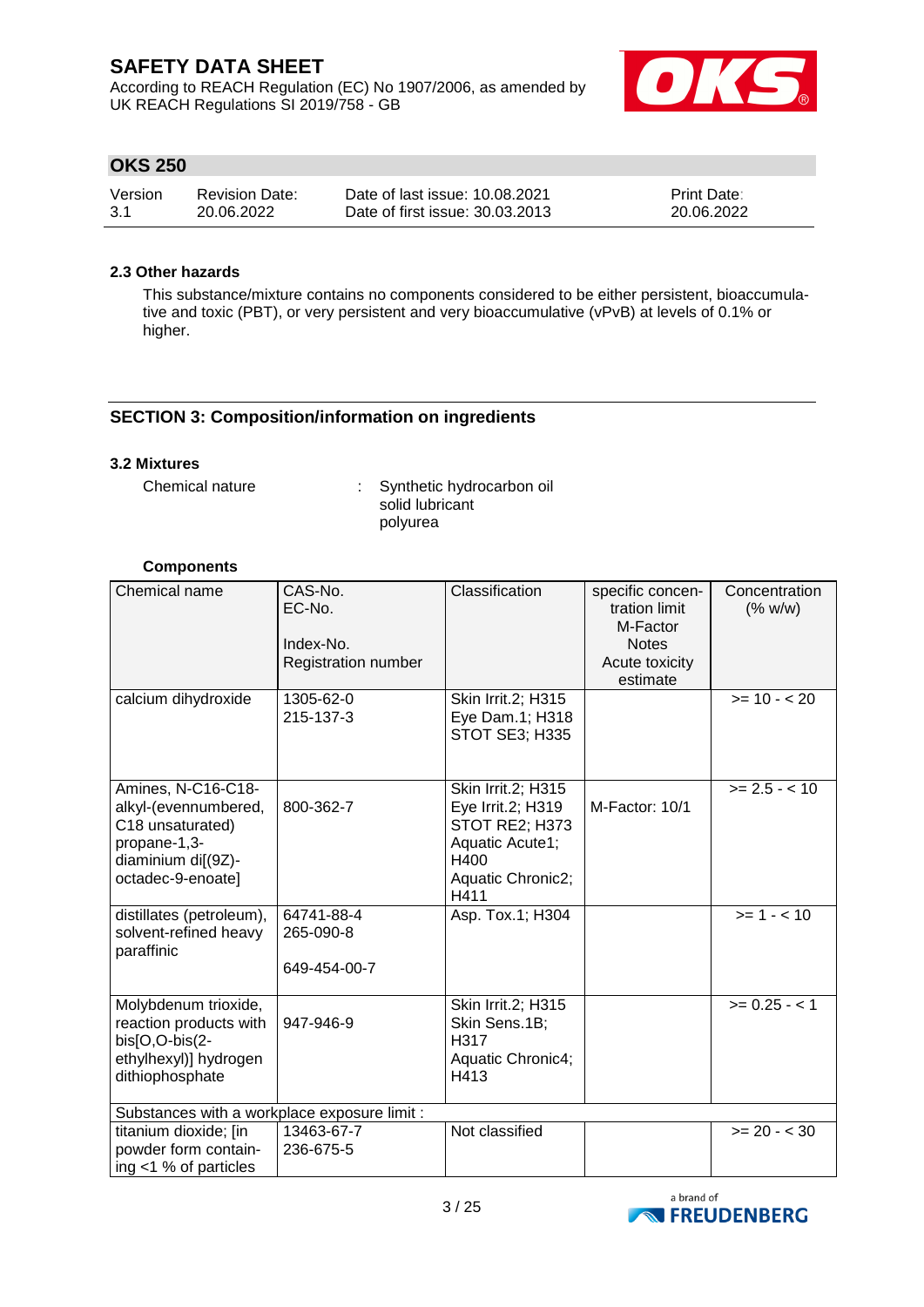According to REACH Regulation (EC) No 1907/2006, as amended by UK REACH Regulations SI 2019/758 - GB



# **OKS 250**

| Version | <b>Revision Date:</b> | Date of last issue: 10.08.2021  | <b>Print Date:</b> |
|---------|-----------------------|---------------------------------|--------------------|
| -3.1    | 20.06.2022            | Date of first issue: 30.03.2013 | 20.06.2022         |
|         |                       |                                 |                    |

| with aerodynamic<br>diameter $\leq 10$ µm] |  |  |
|--------------------------------------------|--|--|
|                                            |  |  |

For explanation of abbreviations see section 16.

### **SECTION 4: First aid measures**

### **4.1 Description of first aid measures**

| If inhaled              | Remove person to fresh air. If signs/symptoms continue, get<br>medical attention.<br>Keep patient warm and at rest.<br>If unconscious, place in recovery position and seek medical<br>advice.<br>Keep respiratory tract clear.<br>If breathing is irregular or stopped, administer artificial respira-<br>tion. |
|-------------------------|-----------------------------------------------------------------------------------------------------------------------------------------------------------------------------------------------------------------------------------------------------------------------------------------------------------------|
| In case of skin contact | Take off all contaminated clothing immediately.<br>Wash off immediately with soap and plenty of water.<br>Get medical attention immediately if irritation develops and<br>persists.<br>Wash clothing before reuse.<br>Thoroughly clean shoes before reuse.                                                      |
| In case of eye contact  | Rinse immediately with plenty of water, also under the eyelids,<br>for at least 10 minutes.<br>Get medical attention immediately.                                                                                                                                                                               |
| If swallowed            | Move the victim to fresh air.<br>If unconscious, place in recovery position and seek medical<br>advice.<br>Keep respiratory tract clear.<br>Do not induce vomiting without medical advice.<br>Obtain medical attention.<br>Never give anything by mouth to an unconscious person.                               |
|                         | 4.2 Most important symptoms and effects, both acute and delayed                                                                                                                                                                                                                                                 |
| Symptoms                | Skin contact may provoke the following symptoms:<br>Erythema<br>Allergic appearance                                                                                                                                                                                                                             |
| <b>Risks</b>            | Causes skin irritation.<br>May cause an allergic skin reaction.                                                                                                                                                                                                                                                 |

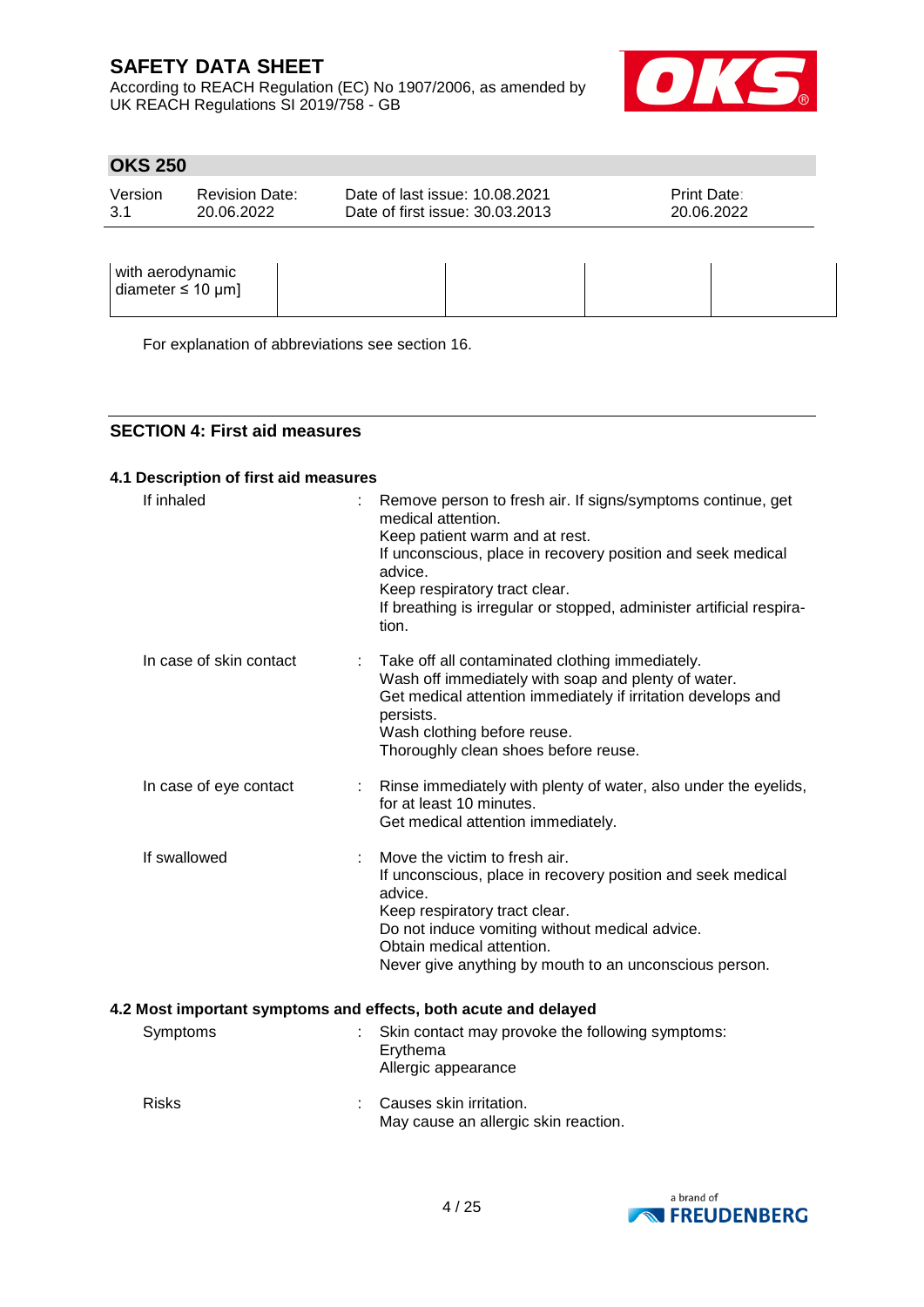According to REACH Regulation (EC) No 1907/2006, as amended by UK REACH Regulations SI 2019/758 - GB



# **OKS 250**

| Version | <b>Revision Date:</b> | Date of last issue: 10.08.2021  | <b>Print Date:</b> |
|---------|-----------------------|---------------------------------|--------------------|
| -3.1    | 20.06.2022            | Date of first issue: 30.03.2013 | 20.06.2022         |

### **4.3 Indication of any immediate medical attention and special treatment needed**

Treatment : The first aid procedure should be established in consultation with the doctor responsible for industrial medicine. Treat symptomatically.

## **SECTION 5: Firefighting measures**

### **5.1 Extinguishing media**

| Suitable extinguishing media                              | ÷ | Use water spray, alcohol-resistant foam, dry chemical or car-<br>bon dioxide. |  |
|-----------------------------------------------------------|---|-------------------------------------------------------------------------------|--|
| Unsuitable extinguishing<br>media                         |   | : High volume water jet                                                       |  |
| 5.2 Special hazards arising from the substance or mixture |   |                                                                               |  |

| Hazardous combustion prod- : Carbon oxides |                       |
|--------------------------------------------|-----------------------|
| ucts                                       | Nitrogen oxides (NOx) |
|                                            | Oxides of phosphorus  |
|                                            | Metal oxides          |

## **5.3 Advice for firefighters**

| Special protective equipment<br>for firefighters | In the event of fire, wear self-contained breathing apparatus.<br>Use personal protective equipment. Exposure to decomposi-<br>tion products may be a hazard to health. |
|--------------------------------------------------|-------------------------------------------------------------------------------------------------------------------------------------------------------------------------|
| Further information                              | Standard procedure for chemical fires.<br>Collect contaminated fire extinguishing water separately. This<br>must not be discharged into drains.                         |

## **SECTION 6: Accidental release measures**

## **6.1 Personal precautions, protective equipment and emergency procedures**

| Personal precautions | Evacuate personnel to safe areas.<br>Use the indicated respiratory protection if the occupational<br>exposure limit is exceeded and/or in case of product release<br>(dust).<br>Do not breathe vapours, aerosols.<br>Refer to protective measures listed in sections 7 and 8. |
|----------------------|-------------------------------------------------------------------------------------------------------------------------------------------------------------------------------------------------------------------------------------------------------------------------------|
|                      |                                                                                                                                                                                                                                                                               |

## **6.2 Environmental precautions**

Environmental precautions : Do not allow contact with soil, surface or ground water. If the product contaminates rivers and lakes or drains inform respective authorities.

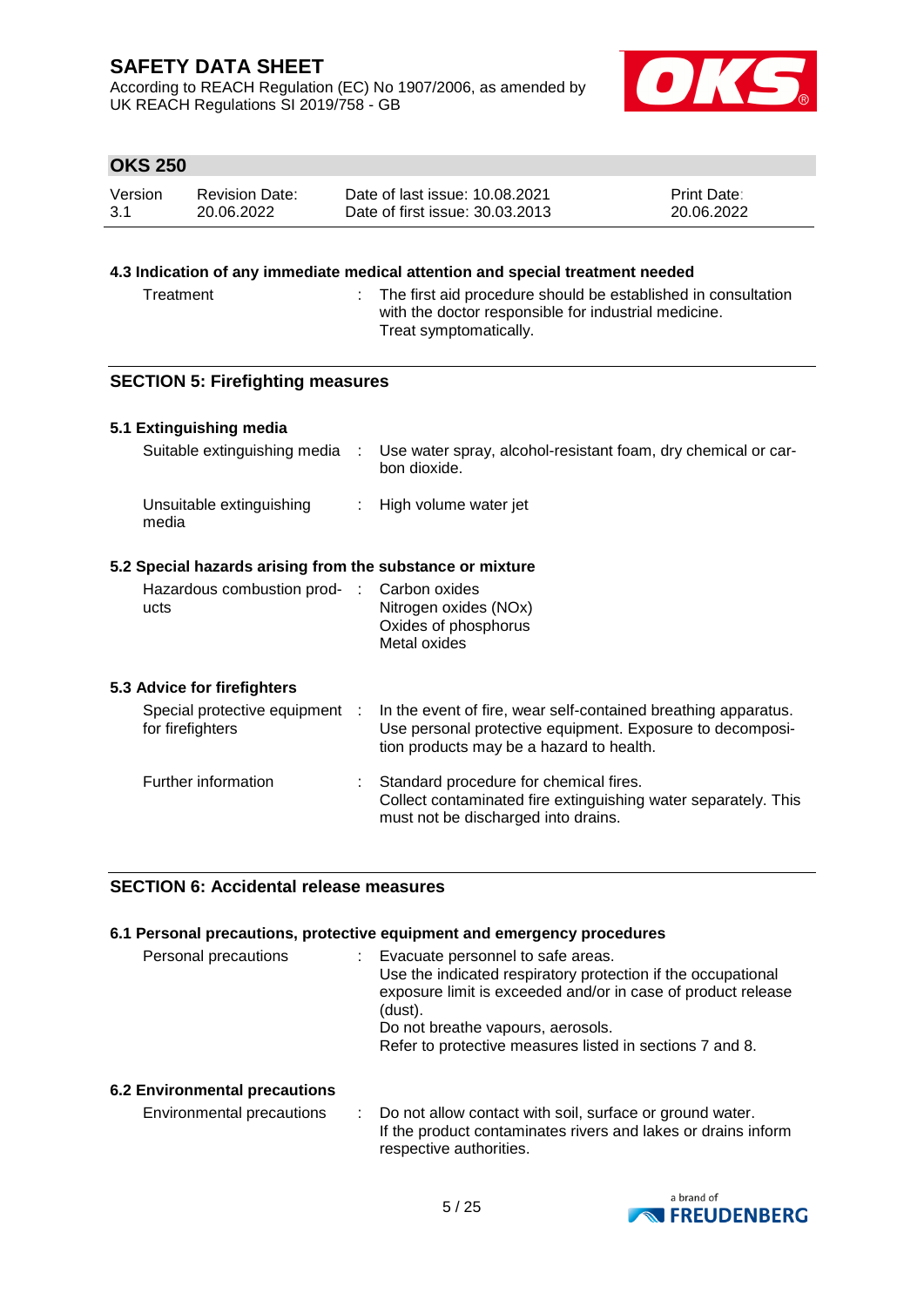According to REACH Regulation (EC) No 1907/2006, as amended by UK REACH Regulations SI 2019/758 - GB



# **OKS 250**

| Version | <b>Revision Date:</b> | Date of last issue: 10.08.2021  | <b>Print Date:</b> |
|---------|-----------------------|---------------------------------|--------------------|
| -3.1    | 20.06.2022            | Date of first issue: 30.03.2013 | 20.06.2022         |

## **6.3 Methods and material for containment and cleaning up**

Methods for cleaning up : Clean up promptly by sweeping or vacuum. Keep in suitable, closed containers for disposal.

## **6.4 Reference to other sections**

For personal protection see section 8.

## **SECTION 7: Handling and storage**

## **7.1 Precautions for safe handling**

| Advice on safe handling | : Do not use in areas without adequate ventilation.<br>Avoid contact with skin and eyes.<br>For personal protection see section 8.<br>Persons with a history of skin sensitisation problems or asth-<br>ma, allergies, chronic or recurrent respiratory disease should<br>not be employed in any process in which this mixture is being<br>used.<br>Smoking, eating and drinking should be prohibited in the ap-<br>plication area.<br>Wash hands and face before breaks and immediately after<br>handling the product.<br>Do not get in eyes or mouth or on skin.<br>Do not get on skin or clothing.<br>Do not ingest.<br>Do not repack.<br>These safety instructions also apply to empty packaging which<br>may still contain product residues.<br>Keep container closed when not in use. |
|-------------------------|---------------------------------------------------------------------------------------------------------------------------------------------------------------------------------------------------------------------------------------------------------------------------------------------------------------------------------------------------------------------------------------------------------------------------------------------------------------------------------------------------------------------------------------------------------------------------------------------------------------------------------------------------------------------------------------------------------------------------------------------------------------------------------------------|
| Hygiene measures        | : Wash face, hands and any exposed skin thoroughly after<br>handling.                                                                                                                                                                                                                                                                                                                                                                                                                                                                                                                                                                                                                                                                                                                       |

### **7.2 Conditions for safe storage, including any incompatibilities**

| to prevent leakage. Store in accordance with the particular<br>national regulations. Keep in properly labelled containers. |
|----------------------------------------------------------------------------------------------------------------------------|
|----------------------------------------------------------------------------------------------------------------------------|

# **7.3 Specific end use(s)**

Specific use(s) : Specific instructions for handling, not required.

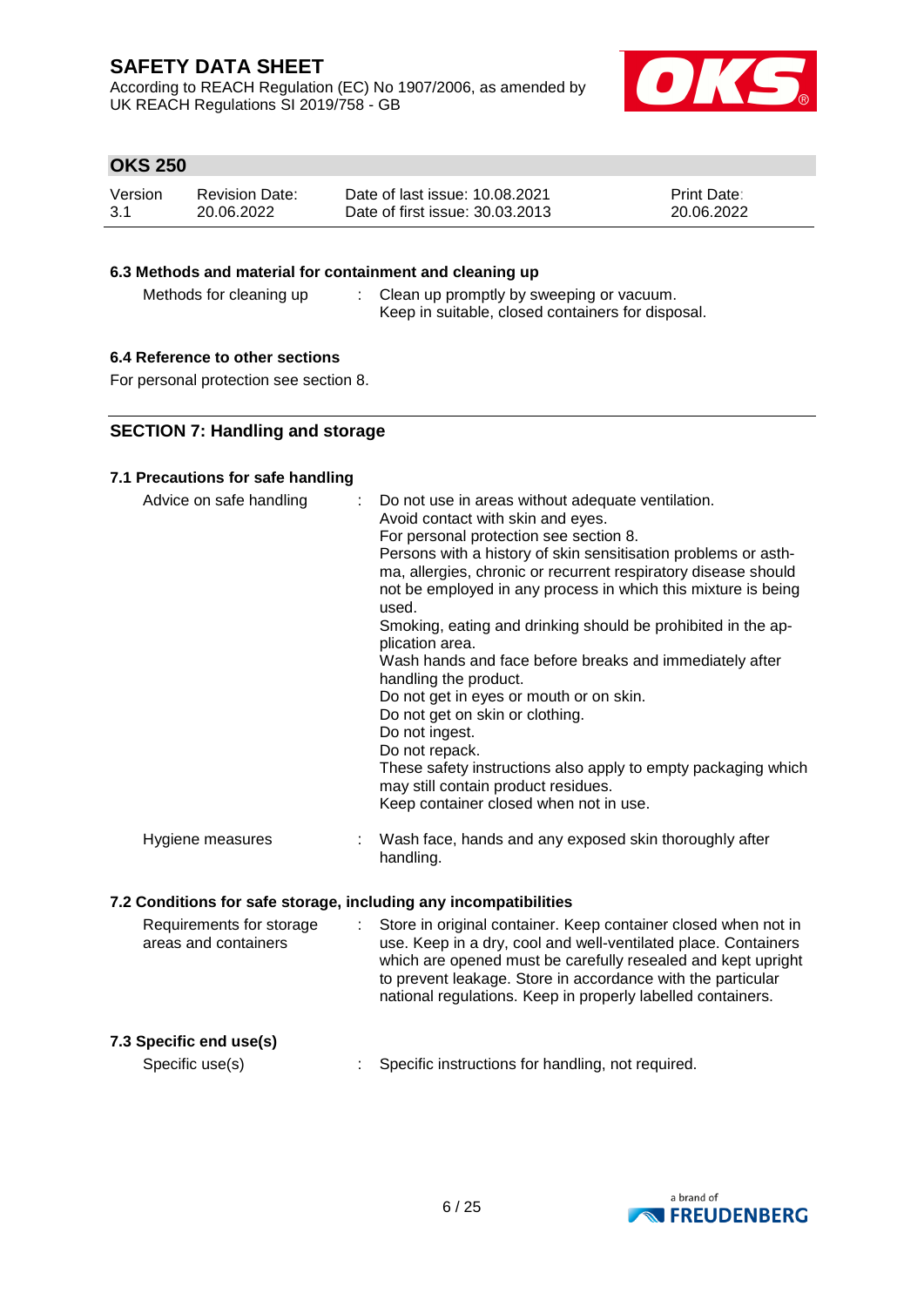According to REACH Regulation (EC) No 1907/2006, as amended by UK REACH Regulations SI 2019/758 - GB



# **OKS 250**

| Version | Revision Date: | Date of last issue: 10.08.2021  | <b>Print Date:</b> |
|---------|----------------|---------------------------------|--------------------|
| -3.1    | 20.06.2022     | Date of first issue: 30.03.2013 | 20.06.2022         |

# **SECTION 8: Exposure controls/personal protection**

## **8.1 Control parameters**

## **Occupational Exposure Limits**

| Components                                                                                                                       | CAS-No.                         | Value type (Form<br>of exposure)    | Control parameters | <b>Basis</b>                                     |
|----------------------------------------------------------------------------------------------------------------------------------|---------------------------------|-------------------------------------|--------------------|--------------------------------------------------|
| titanium dioxide; [in<br>powder form con-<br>taining $<$ 1 % of<br>particles with aer-<br>odynamic diameter<br>$\leq 10 \mu m$ ] | 13463-67-7                      | TWA (inhalable<br>dust)             | 10 mg/m3           | GB EH40GB<br>EH40<br>$(2011 - 12 - 01)$          |
|                                                                                                                                  |                                 | TWA (Respirable<br>dust)            | $4$ mg/m $3$       | GB EH40GB<br>EH40<br>$(2011 - 12 - 01)$          |
| calcium dihydrox-<br>ide                                                                                                         | 1305-62-0                       | <b>TWA</b>                          | $5$ mg/m $3$       | GB EH40GB<br><b>EH40</b><br>$(2020-01-01)$       |
|                                                                                                                                  |                                 | <b>TWA (Respirable</b><br>fraction) | 1 $mg/m3$          | GB EH40GB<br>EH40<br>$(2020-01-01)$              |
|                                                                                                                                  |                                 | STEL (Respira-<br>ble fraction)     | $4$ mg/m $3$       | GB EH40GB<br>EH40<br>$(2020-01-01)$              |
|                                                                                                                                  |                                 | TWA (Respirable<br>fraction)        | 1 $mg/m3$          | 2017/164/EU<br>2017/164/EU<br>$(2017 - 02 - 01)$ |
|                                                                                                                                  | Further information: Indicative |                                     |                    |                                                  |
|                                                                                                                                  |                                 | STEL (Respira-<br>ble fraction)     | 4 mg/m3            | 2017/164/EU<br>2017/164/EU<br>$(2017 - 02 - 01)$ |
|                                                                                                                                  | Further information: Indicative |                                     |                    |                                                  |

#### **Derived No Effect Level (DNEL):**

| Substance name                                             | End Use        | <b>Exposure routes</b> | Potential health ef-<br>fects | Value                         |
|------------------------------------------------------------|----------------|------------------------|-------------------------------|-------------------------------|
| Benzene, mono-C10-<br>13-alkyl derivs., distn.<br>residues | <b>Workers</b> | Inhalation             | Long-term systemic<br>effects | $3.2 \text{ mg/m}$ 3          |
|                                                            | Workers        | Skin contact           | Long-term systemic<br>effects | $4.3 \text{ mg/kg}$<br>bw/day |
| calcium dihydroxide                                        | Workers        | Inhalation             | Long-term local ef-<br>fects  | 1 mg/m $3$                    |
|                                                            | Workers        | Inhalation             | Acute local effects           | $4$ mg/m $3$                  |
| Amines, N-C16-C18-<br>alkyl-(evennumbered,                 | Workers        | Skin contact           | Long-term systemic<br>effects | $0.04$ mg/kg                  |

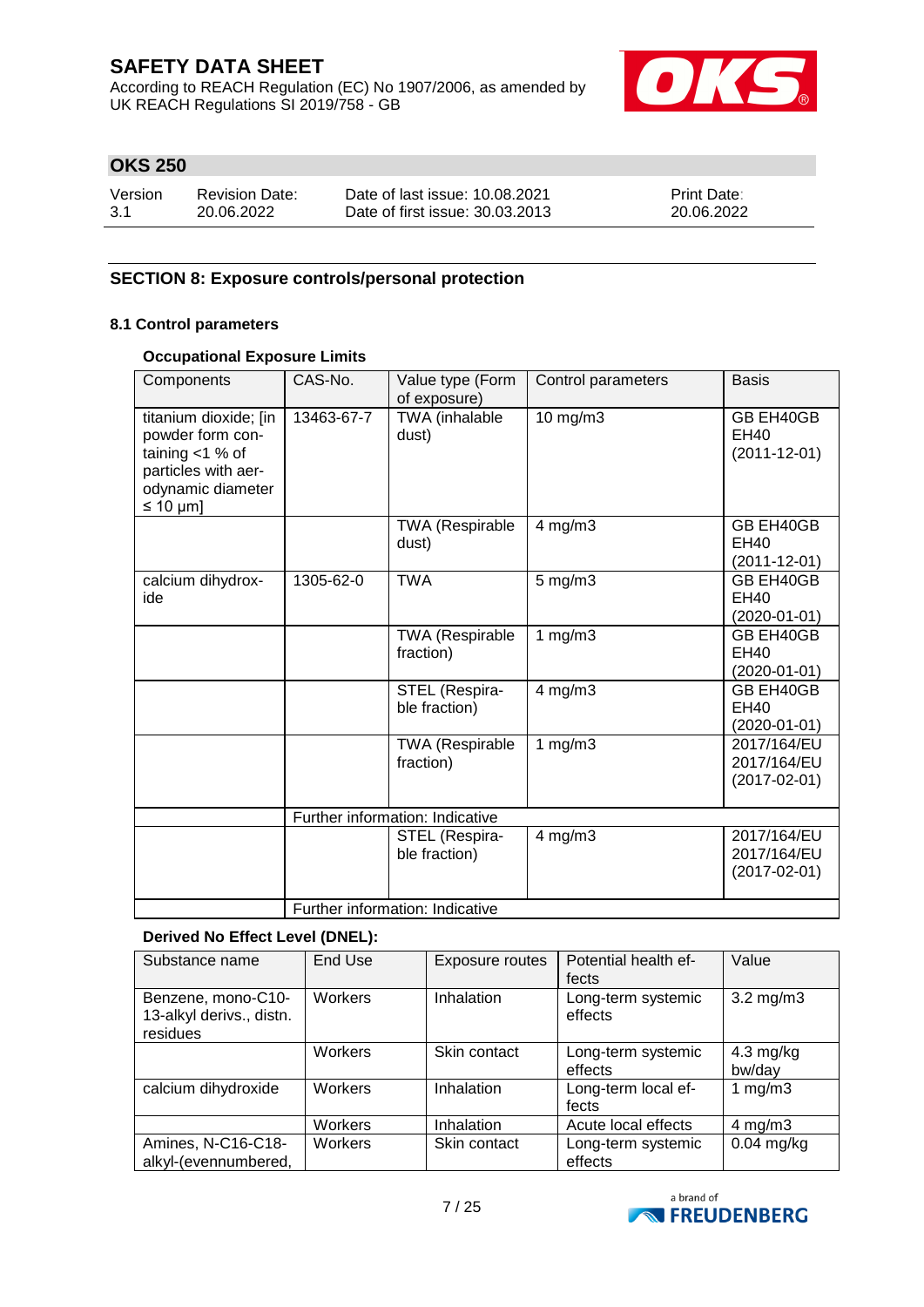According to REACH Regulation (EC) No 1907/2006, as amended by UK REACH Regulations SI 2019/758 - GB



# **OKS 250**

| Version | <b>Revision Date:</b> | Date of last issue: 10.08.2021  | <b>Print Date:</b> |
|---------|-----------------------|---------------------------------|--------------------|
| 3.1     | 20.06.2022            | Date of first issue: 30.03.2013 | 20.06.2022         |

| C18 unsaturated)<br>propane-1,3-<br>diaminium di[(9Z)-<br>octadec-9-enoate]                                    |         |            |                               |                         |
|----------------------------------------------------------------------------------------------------------------|---------|------------|-------------------------------|-------------------------|
|                                                                                                                | Workers | Inhalation | Long-term systemic<br>effects | $0.29 \,\mathrm{mg/m3}$ |
| Molybdenum trioxide,<br>reaction products with<br>$bis[O,O-bis(2-$<br>ethylhexyl)] hydrogen<br>dithiophosphate | Workers | Inhalation | Long-term systemic<br>effects | 4.93 mg/m3              |
|                                                                                                                | Workers | Dermal     | Long-term systemic<br>effects | 1.4 $mg/kg$<br>bw/day   |

## **Predicted No Effect Concentration (PNEC):**

| Substance name                | <b>Environmental Compartment</b>          | Value         |
|-------------------------------|-------------------------------------------|---------------|
| Benzene, mono-C10-13-alkyl    | Fresh water                               | $0.001$ mg/l  |
| derivs., distn. residues      |                                           |               |
|                               | Intermittent use/release                  | $0.001$ mg/l  |
|                               | Marine water                              | $0$ mg/l      |
|                               | Microbiological Activity in Sewage Treat- | $2$ mg/l      |
|                               | ment Systems                              |               |
|                               | Fresh water sediment                      | 1.65 mg/kg    |
|                               | Marine sediment                           | 0.165 mg/kg   |
|                               | Soil                                      | $0.329$ mg/kg |
| calcium dihydroxide           | Fresh water                               | $0.49$ mg/l   |
|                               | Marine water                              | $0.32$ mg/l   |
|                               | Intermittent use/release                  | $0.49$ mg/l   |
|                               | Microbiological Activity in Sewage Treat- | $3$ mg/l      |
|                               | ment Systems                              |               |
|                               | Soil                                      | 1080 mg/kg    |
| Amines, N-C16-C18-alkyl-      | Fresh water                               | 0.00638 mg/l  |
| (evennumbered, C18 unsaturat- |                                           |               |
| ed) propane-1,3-diaminium     |                                           |               |
| di[(9Z)-octadec-9-enoate]     |                                           |               |
|                               | Marine water                              | 0.000638 mg/l |
|                               | Intermittent use/release                  | 0.00509 mg/l  |
|                               | Microbiological Activity in Sewage Treat- | 98.6 mg/l     |
|                               | ment Systems                              |               |
|                               | Fresh water sediment                      | 204 mg/kg     |
|                               | Marine sediment                           | 20.4 mg/kg    |
|                               | Soil                                      | 9.93 mg/kg    |

## **8.2 Exposure controls**

## **Engineering measures**

none

## **Personal protective equipment**

Eye protection : Tightly fitting safety goggles

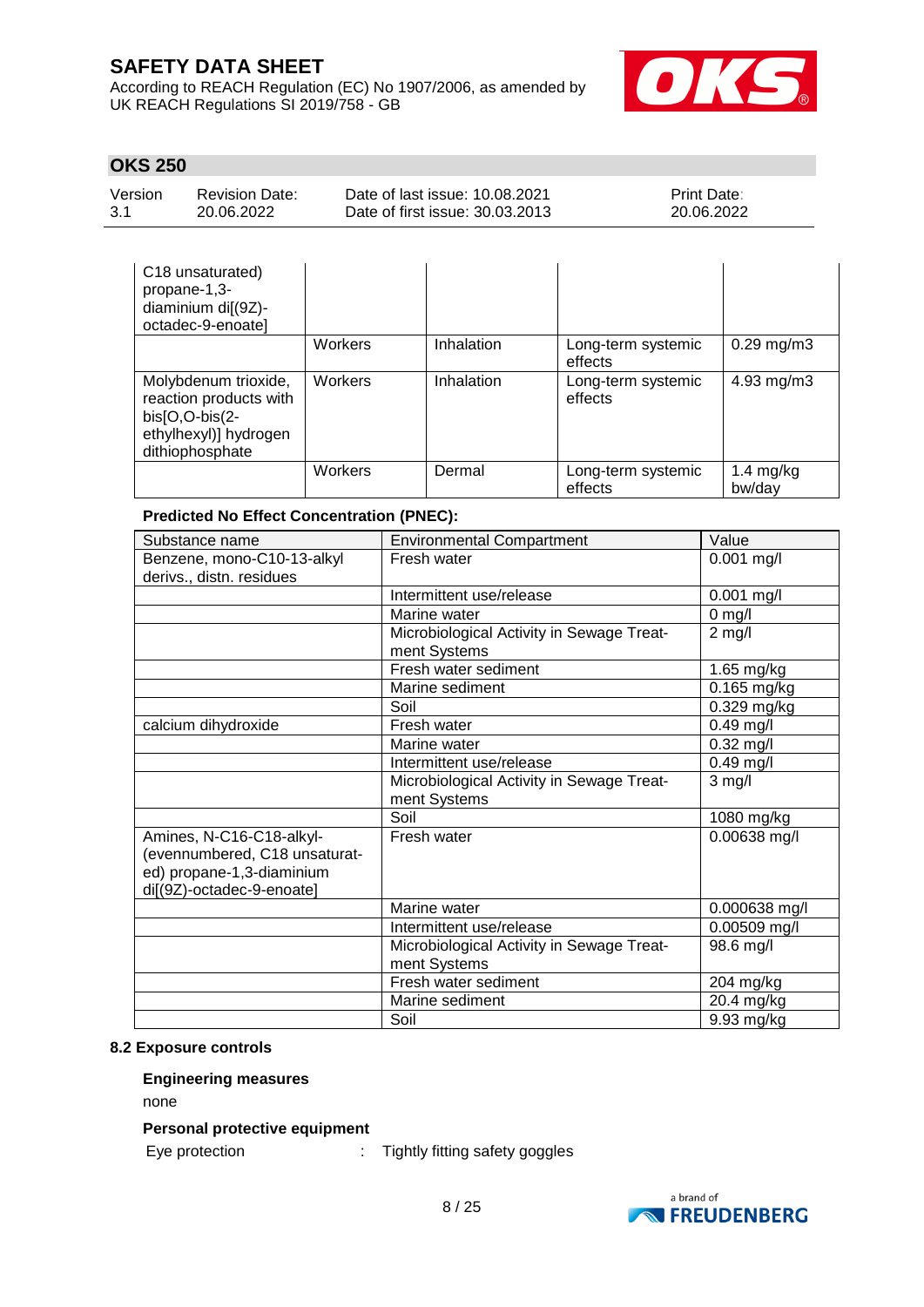According to REACH Regulation (EC) No 1907/2006, as amended by UK REACH Regulations SI 2019/758 - GB



# **OKS 250**

| Version<br>3.1 | <b>Revision Date:</b><br>20.06.2022                                   | Date of last issue: 10.08.2021<br>Date of first issue: 30,03,2013                                                                                                                         | <b>Print Date:</b><br>20.06.2022 |
|----------------|-----------------------------------------------------------------------|-------------------------------------------------------------------------------------------------------------------------------------------------------------------------------------------|----------------------------------|
|                | Hand protection<br>Material<br>Break through time<br>Protective index | butyl-rubber<br>$> 10$ min<br>Class 1                                                                                                                                                     |                                  |
|                | <b>Remarks</b>                                                        | Wear protective gloves. The break through time depends<br>amongst other things on the material, the thickness and the<br>type of glove and therefore has to be measured for each<br>case. |                                  |
|                | Skin and body protection                                              | Choose body protection in relation to its type, to the concen-<br>tration and amount of dangerous substances, and to the spe-<br>cific work-place.                                        |                                  |
|                | Respiratory protection                                                | Not required; except in case of aerosol formation.                                                                                                                                        |                                  |
|                | Filter type                                                           | Filter type A-P                                                                                                                                                                           |                                  |
|                | Protective measures                                                   | The type of protective equipment must be selected according<br>to the concentration and amount of the dangerous substance<br>at the specific workplace.                                   |                                  |

# **SECTION 9: Physical and chemical properties**

### **9.1 Information on basic physical and chemical properties**

| Appearance                  |    | paste                                                         |
|-----------------------------|----|---------------------------------------------------------------|
| Colour                      | ÷  | white                                                         |
| Odour                       |    | characteristic                                                |
| <b>Odour Threshold</b>      |    | No data available                                             |
|                             |    |                                                               |
| рH                          |    | Not applicable<br>substance/mixture is non-soluble (in water) |
|                             |    |                                                               |
| Melting point/range         |    | No data available                                             |
| Boiling point/boiling range | ÷. | No data available                                             |
| Flash point                 | ÷  | Not applicable                                                |
| Evaporation rate            |    | No data available                                             |

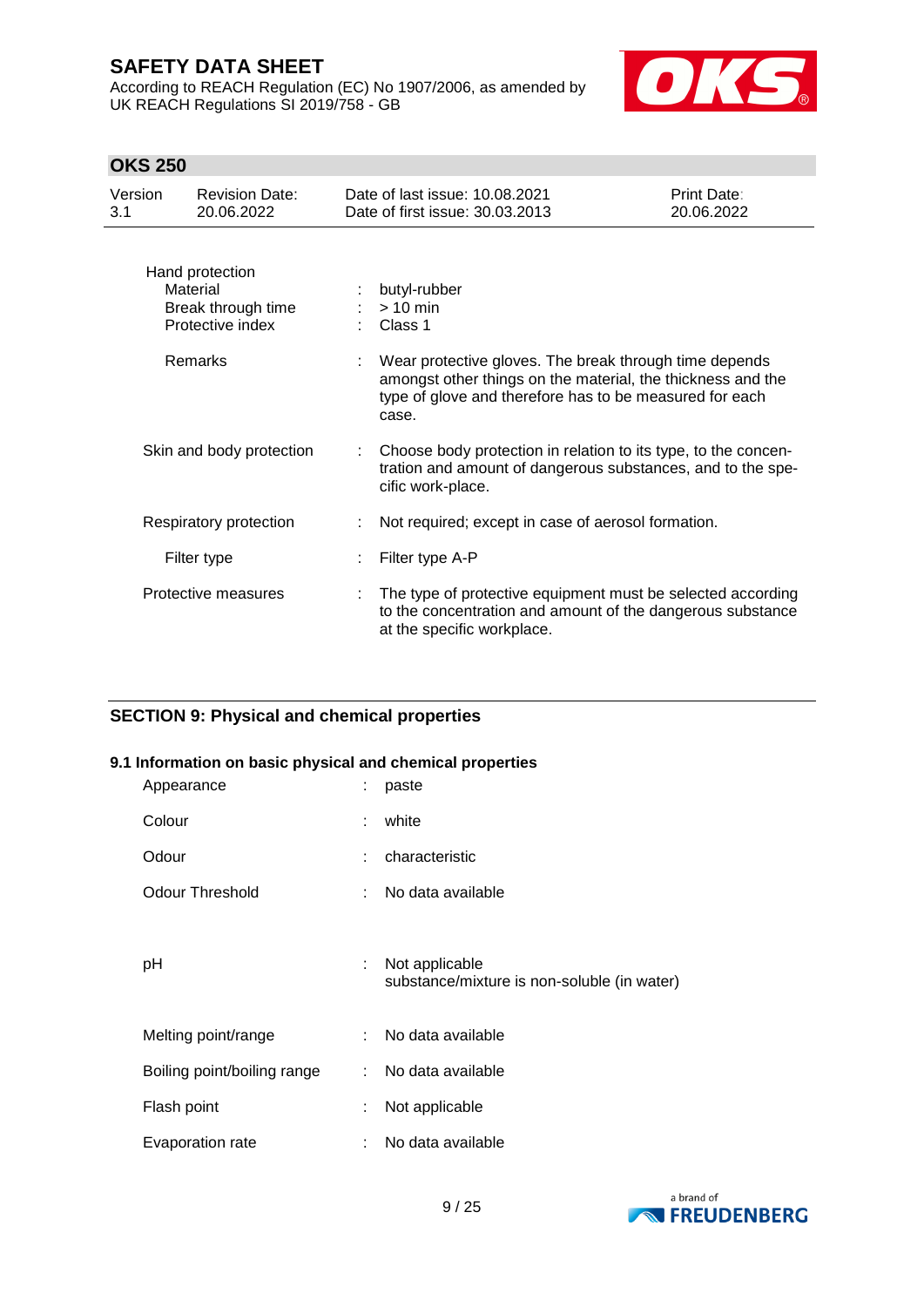According to REACH Regulation (EC) No 1907/2006, as amended by UK REACH Regulations SI 2019/758 - GB



# **OKS 250**

| Version<br>3.1 |                     | <b>Revision Date:</b><br>20.06.2022                   |    | Date of last issue: 10.08.2021<br>Date of first issue: 30.03.2013        | <b>Print Date:</b><br>20.06.2022 |
|----------------|---------------------|-------------------------------------------------------|----|--------------------------------------------------------------------------|----------------------------------|
|                |                     |                                                       |    |                                                                          |                                  |
|                |                     | Flammability (solid, gas)                             | t. | <b>Combustible Solids</b>                                                |                                  |
|                |                     | Upper explosion limit / Upper<br>flammability limit   | ÷. | No data available                                                        |                                  |
|                |                     | Lower explosion limit / Lower :<br>flammability limit |    | No data available                                                        |                                  |
|                |                     | Vapour pressure                                       |    | $< 0.001$ hPa (20 °C)                                                    |                                  |
|                |                     | Relative vapour density                               |    | No data available                                                        |                                  |
|                |                     | Relative density                                      |    | 1.29 (20 $°C$ )<br>Reference substance: Water<br>The value is calculated |                                  |
|                | Density             |                                                       | ÷  | 1.29 g/cm3<br>(20 °C)                                                    |                                  |
|                | <b>Bulk density</b> |                                                       |    | No data available                                                        |                                  |
|                |                     | Solubility(ies)<br>Water solubility                   |    | insoluble                                                                |                                  |
|                |                     | Solubility in other solvents :                        |    | No data available                                                        |                                  |
|                |                     | Partition coefficient: n-<br>octanol/water            |    | No data available                                                        |                                  |
|                |                     | Auto-ignition temperature                             | ÷. | No data available                                                        |                                  |
|                |                     | Decomposition temperature                             | ÷. | No data available                                                        |                                  |
|                | Viscosity           | Viscosity, dynamic                                    |    | : No data available                                                      |                                  |
|                |                     | Viscosity, kinematic                                  |    | Not applicable                                                           |                                  |
|                |                     | <b>Explosive properties</b>                           |    | Not explosive                                                            |                                  |
|                |                     | Oxidizing properties                                  |    | No data available                                                        |                                  |
|                |                     | 9.2 Other information                                 |    |                                                                          |                                  |
|                |                     | Sublimation point                                     |    | No data available                                                        |                                  |
|                |                     | Metal corrosion rate                                  |    | Not corrosive to metals                                                  |                                  |
|                | Self-ignition       |                                                       |    | not auto-flammable                                                       |                                  |

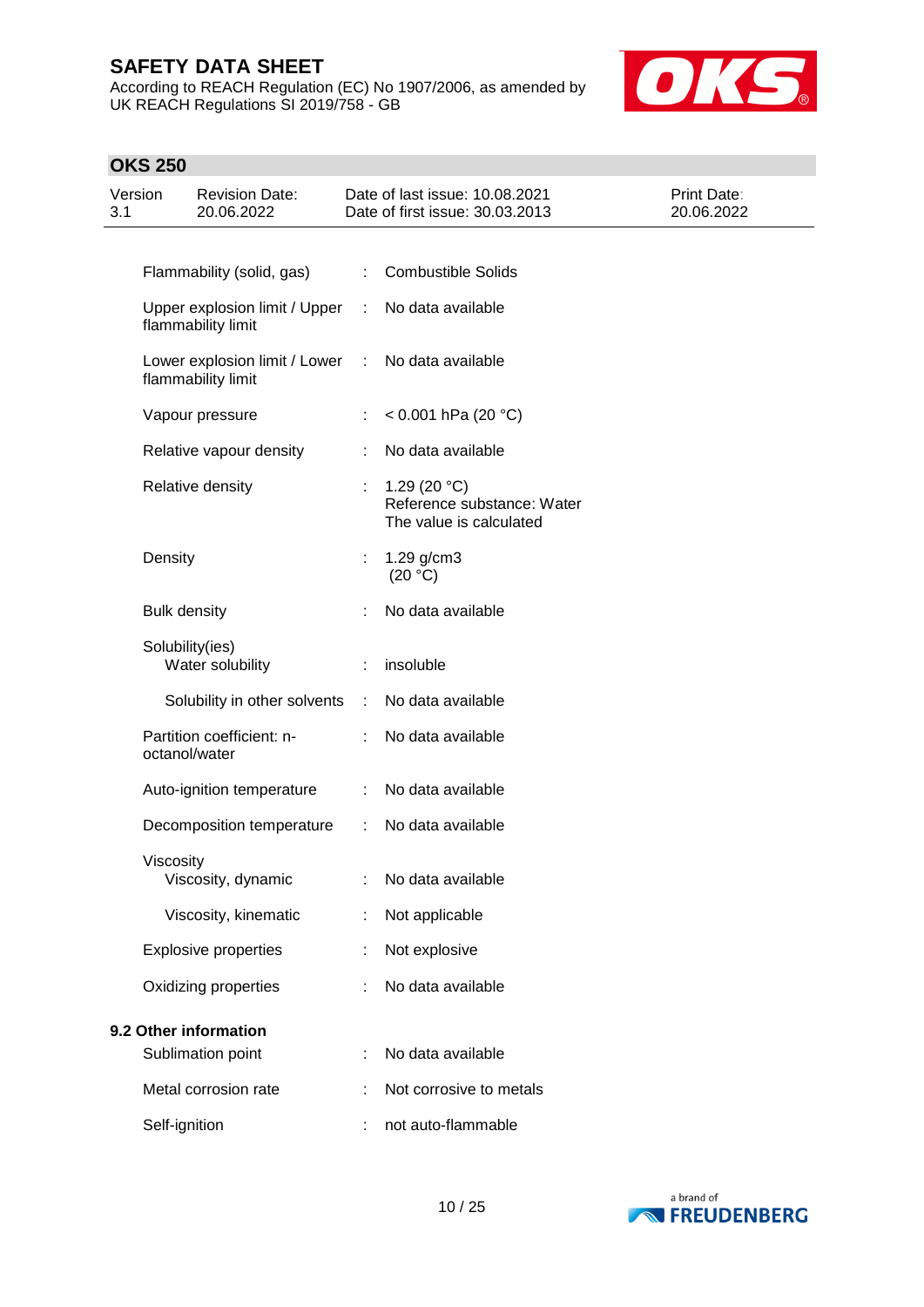According to REACH Regulation (EC) No 1907/2006, as amended by UK REACH Regulations SI 2019/758 - GB



# **OKS 250**

| Version | <b>Revision Date:</b> | Date of last issue: 10.08.2021  | <b>Print Date:</b> |
|---------|-----------------------|---------------------------------|--------------------|
| 3.1     | 20.06.2022            | Date of first issue: 30.03.2013 | 20.06.2022         |

## **SECTION 10: Stability and reactivity**

## **10.1 Reactivity**

No hazards to be specially mentioned.

#### **10.2 Chemical stability**

Stable under normal conditions.

## **10.3 Possibility of hazardous reactions**

| Hazardous reactions |  | No dangerous reaction known under conditions of normal use. |
|---------------------|--|-------------------------------------------------------------|
|---------------------|--|-------------------------------------------------------------|

#### **10.4 Conditions to avoid**

| Conditions to avoid |  | No conditions to be specially mentioned. |
|---------------------|--|------------------------------------------|
|---------------------|--|------------------------------------------|

# **10.5 Incompatible materials**

| Materials to avoid |  | No materials to be especially mentioned. |
|--------------------|--|------------------------------------------|
|--------------------|--|------------------------------------------|

### **10.6 Hazardous decomposition products**

No decomposition if stored and applied as directed.

# **SECTION 11: Toxicological information**

## **11.1 Information on toxicological effects**

| <b>Acute toxicity</b>     |    |                                                                                                                                                              |
|---------------------------|----|--------------------------------------------------------------------------------------------------------------------------------------------------------------|
| <b>Product:</b>           |    |                                                                                                                                                              |
| Acute oral toxicity       |    | Remarks: This information is not available.                                                                                                                  |
| Acute dermal toxicity     |    | Symptoms: Redness, Local irritation                                                                                                                          |
| Components:               |    |                                                                                                                                                              |
| calcium dihydroxide:      |    |                                                                                                                                                              |
| Acute oral toxicity       |    | : LD50 (Rat, female): $> 2,000$ mg/kg<br>Method: OECD Test Guideline 425<br>GLP: yes<br>Assessment: The substance or mixture has no acute oral tox-<br>icity |
| Acute inhalation toxicity | ÷. | LC50 (Rat, male and female): $> 6.04$ mg/l<br>Exposure time: 4 h<br>Test atmosphere: dust/mist<br>Method: OECD Test Guideline 436<br>GLP: yes                |

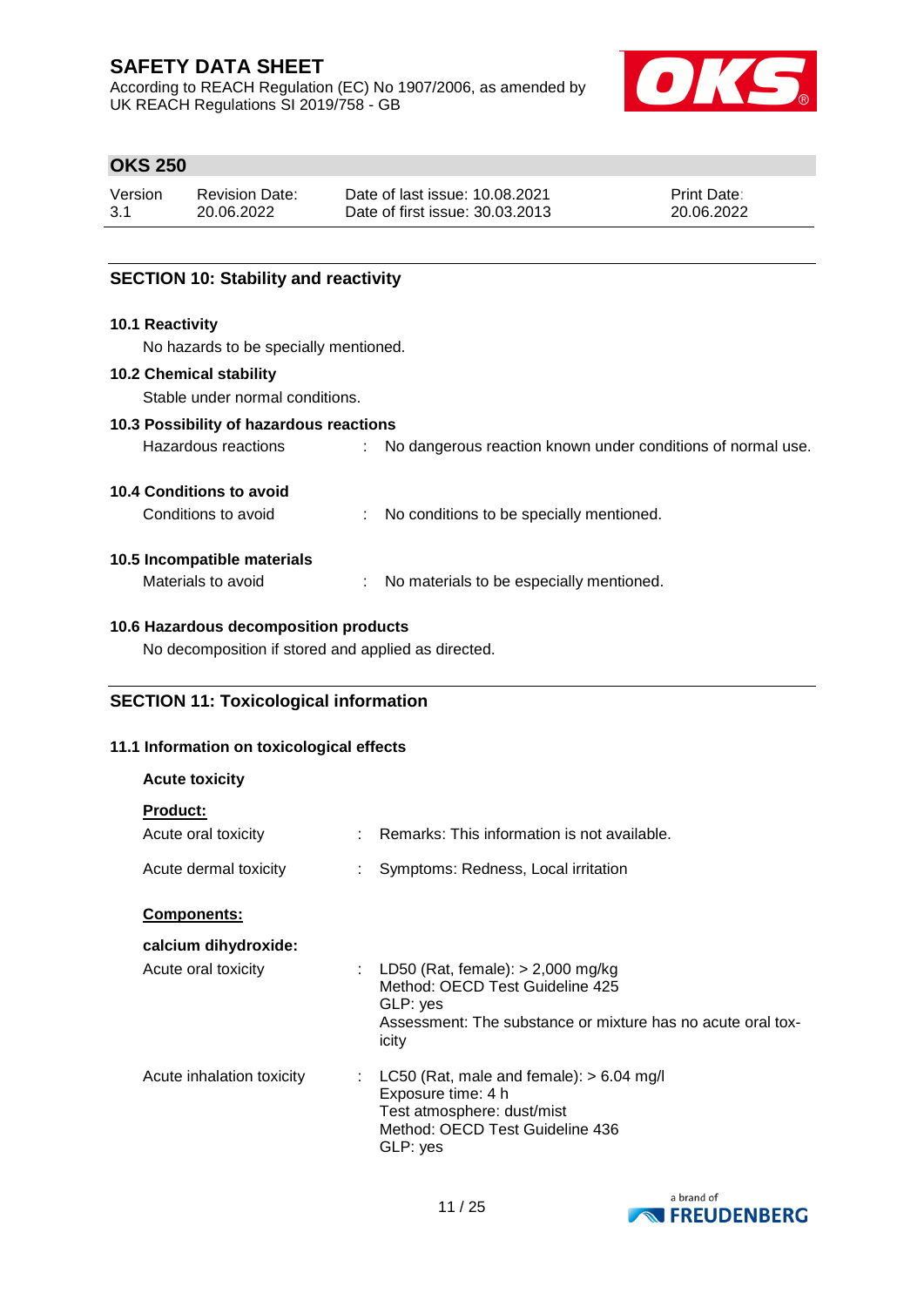According to REACH Regulation (EC) No 1907/2006, as amended by UK REACH Regulations SI 2019/758 - GB



# **OKS 250**

| Version<br>3.1                 | <b>Revision Date:</b><br>20.06.2022                                                                   |                | Date of last issue: 10.08.2021<br>Date of first issue: 30.03.2013                                 |                                                                                      | Print Date:<br>20.06.2022                                                                |
|--------------------------------|-------------------------------------------------------------------------------------------------------|----------------|---------------------------------------------------------------------------------------------------|--------------------------------------------------------------------------------------|------------------------------------------------------------------------------------------|
|                                | Acute dermal toxicity                                                                                 |                | toxicity                                                                                          | : LD50 (Rabbit, male and female): $> 2,500$ mg/kg<br>Method: OECD Test Guideline 402 | Assessment: The substance or mixture has no acute dermal                                 |
|                                | octadec-9-enoate]:                                                                                    |                |                                                                                                   |                                                                                      | Amines, N-C16-C18-alkyl-(evennumbered, C18 unsaturated) propane-1,3-diaminium di[(9Z)-   |
|                                | Acute oral toxicity                                                                                   |                | : LD50 (Rat): $> 5,000$ mg/kg                                                                     |                                                                                      |                                                                                          |
|                                | Acute dermal toxicity                                                                                 | ÷              | toxicity                                                                                          | LD50 (Rabbit): $> 2,000$ mg/kg                                                       | Assessment: The substance or mixture has no acute dermal                                 |
|                                | distillates (petroleum), solvent-refined heavy paraffinic:                                            |                |                                                                                                   |                                                                                      |                                                                                          |
|                                | Acute oral toxicity                                                                                   | $\mathbb{C}^2$ | LD50 (Rat): $> 5,000$ mg/kg                                                                       | Method: OECD Test Guideline 401                                                      |                                                                                          |
|                                | Acute dermal toxicity                                                                                 |                |                                                                                                   | : LD50 (Rabbit): $> 5,000$ mg/kg<br>Method: OECD Test Guideline 402                  |                                                                                          |
|                                | Molybdenum trioxide, reaction products with bis[O,O-bis(2-ethylhexyl)] hydrogen dithio-<br>phosphate: |                |                                                                                                   |                                                                                      |                                                                                          |
|                                | Acute dermal toxicity                                                                                 |                |                                                                                                   | : Symptoms: Redness, Local irritation                                                |                                                                                          |
|                                | $\leq 10$ µm]:                                                                                        |                |                                                                                                   |                                                                                      | titanium dioxide; [in powder form containing <1 % of particles with aerodynamic diameter |
|                                | Acute oral toxicity                                                                                   | ÷              | LD50 (Rat): $> 5,000$ mg/kg<br>GLP: yes                                                           | Method: OECD Test Guideline 401                                                      |                                                                                          |
|                                | Acute inhalation toxicity                                                                             |                | (Rat): > 5.09 mg/l<br>GLP: no                                                                     | Method: OECD Test Guideline 403                                                      |                                                                                          |
|                                | <b>Skin corrosion/irritation</b>                                                                      |                |                                                                                                   |                                                                                      |                                                                                          |
|                                | Product:                                                                                              |                |                                                                                                   |                                                                                      |                                                                                          |
|                                | Remarks                                                                                               |                | Irritating to skin.                                                                               |                                                                                      |                                                                                          |
|                                | Components:                                                                                           |                |                                                                                                   |                                                                                      |                                                                                          |
|                                | calcium dihydroxide:                                                                                  |                |                                                                                                   |                                                                                      |                                                                                          |
| Method<br>Result<br><b>GLP</b> | Species<br>Assessment                                                                                 |                | human skin<br>Irritating to skin.<br><b>OECD Test Guideline 431</b><br>Irritating to skin.<br>yes |                                                                                      |                                                                                          |
|                                |                                                                                                       |                |                                                                                                   |                                                                                      |                                                                                          |

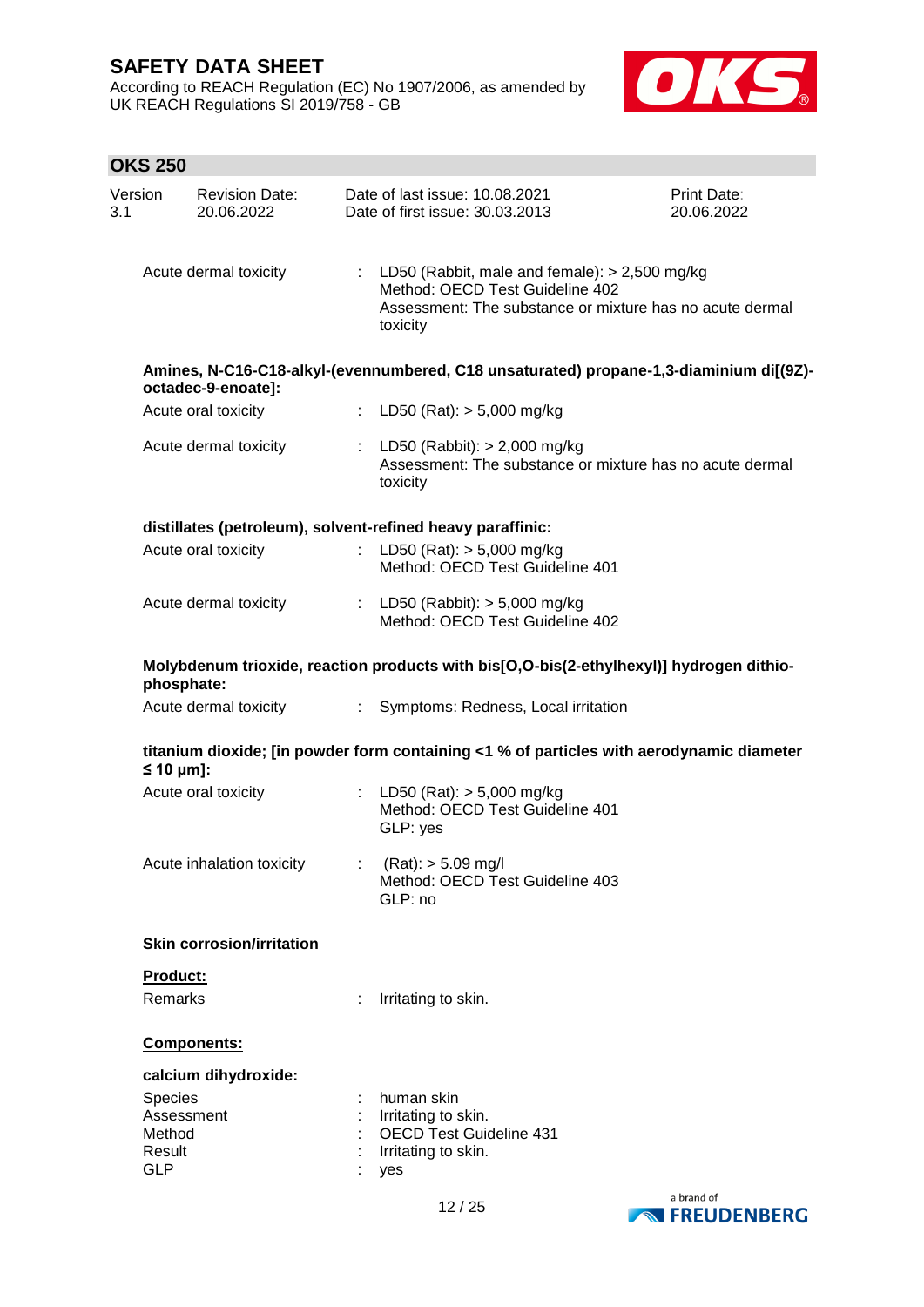According to REACH Regulation (EC) No 1907/2006, as amended by UK REACH Regulations SI 2019/758 - GB



# **OKS 250**

| Version | <b>Revision Date:</b> | Date of last issue: 10.08.2021  | <b>Print Date:</b> |
|---------|-----------------------|---------------------------------|--------------------|
| 3.1     | 20.06.2022            | Date of first issue: 30.03.2013 | 20.06.2022         |

| <b>Species</b> | : Rabbit                  |
|----------------|---------------------------|
| Assessment     | : Irritating to skin.     |
| Method         | : OECD Test Guideline 404 |
| Result         | : Irritating to skin.     |
| GLP            | : yes                     |

#### **Amines, N-C16-C18-alkyl-(evennumbered, C18 unsaturated) propane-1,3-diaminium di[(9Z) octadec-9-enoate]:**

| <b>Species</b> | : Rabbit              |
|----------------|-----------------------|
| Assessment     | : Irritating to skin. |
| Result         | : Irritating to skin. |

#### **distillates (petroleum), solvent-refined heavy paraffinic:**

| : Rabbit                        |
|---------------------------------|
| $\therefore$ No skin irritation |
| : OECD Test Guideline 404       |
| $\therefore$ No skin irritation |
|                                 |

#### **Molybdenum trioxide, reaction products with bis[O,O-bis(2-ethylhexyl)] hydrogen dithiophosphate:**

| Assessment | : Irritating to skin. |
|------------|-----------------------|
| Result     | : Irritating to skin. |

## Remarks : Irritating to skin.

#### **titanium dioxide; [in powder form containing <1 % of particles with aerodynamic diameter ≤ 10 μm]:**

| <b>Species</b> | : Rabbit                  |
|----------------|---------------------------|
| Assessment     | : No skin irritation      |
| Method         | : OECD Test Guideline 404 |
| Result         | : No skin irritation      |
| GI P           | no.                       |

#### **Serious eye damage/eye irritation**

#### **Product:**

Remarks : Risk of serious damage to eyes.

### **Components:**

#### **calcium dihydroxide:**

| <b>Species</b> | : Rabbit                          |
|----------------|-----------------------------------|
| Assessment     | : Risk of serious damage to eyes. |
| Method         | : OECD Test Guideline 405         |
| Result         | : Risk of serious damage to eyes. |
| <b>GLP</b>     | : yes                             |

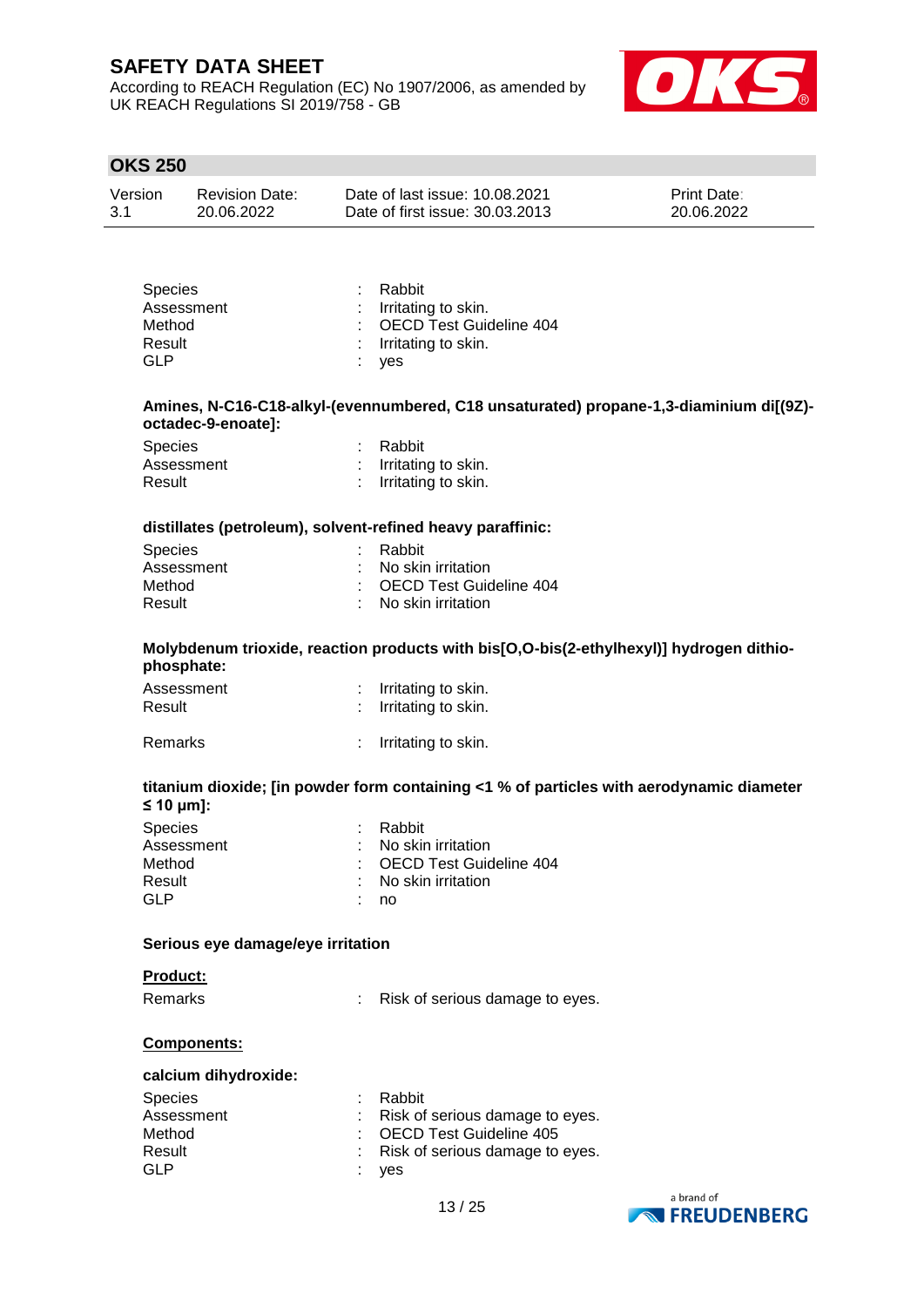According to REACH Regulation (EC) No 1907/2006, as amended by UK REACH Regulations SI 2019/758 - GB



# **OKS 250**

| Version | <b>Revision Date:</b> | Date of last issue: 10.08.2021  | <b>Print Date:</b> |
|---------|-----------------------|---------------------------------|--------------------|
| 3.1     | 20.06.2022            | Date of first issue: 30.03.2013 | 20.06.2022         |

#### **Amines, N-C16-C18-alkyl-(evennumbered, C18 unsaturated) propane-1,3-diaminium di[(9Z) octadec-9-enoate]:**

| Species    | : Rabbit                  |
|------------|---------------------------|
| Assessment | : Irritating to eyes.     |
| Method     | : OECD Test Guideline 405 |
| Result     | : Irritating to eyes.     |

#### **distillates (petroleum), solvent-refined heavy paraffinic:**

| <b>Species</b> | : Rabbit                  |
|----------------|---------------------------|
| Assessment     | : No eye irritation       |
| Method         | : OECD Test Guideline 405 |
| Result         | : No eye irritation       |

### **Molybdenum trioxide, reaction products with bis[O,O-bis(2-ethylhexyl)] hydrogen dithiophosphate:**

| Assessment | No eye irritation |
|------------|-------------------|
| Result     | No eye irritation |

#### **titanium dioxide; [in powder form containing <1 % of particles with aerodynamic diameter ≤ 10 μm]:**

| <b>Species</b> | : Rabbit                  |
|----------------|---------------------------|
| Assessment     | : No eve irritation       |
| Method         | : OECD Test Guideline 405 |
| Result         | : No eye irritation       |

#### **Respiratory or skin sensitisation**

#### **Product:**

Remarks : This information is not available.

#### **Components:**

#### **calcium dihydroxide:**

| Test Type      | : Local lymph node assay (LLNA)      |
|----------------|--------------------------------------|
| <b>Species</b> | Mouse                                |
| Assessment     | : Does not cause skin sensitisation. |
| Method         | : OECD Test Guideline 429            |
| Result         | : Does not cause skin sensitisation. |
| GLP            | yes                                  |

#### **Amines, N-C16-C18-alkyl-(evennumbered, C18 unsaturated) propane-1,3-diaminium di[(9Z) octadec-9-enoate]:**

| Assessment | Does not cause skin sensitisation. |
|------------|------------------------------------|
| Result     | Does not cause skin sensitisation. |

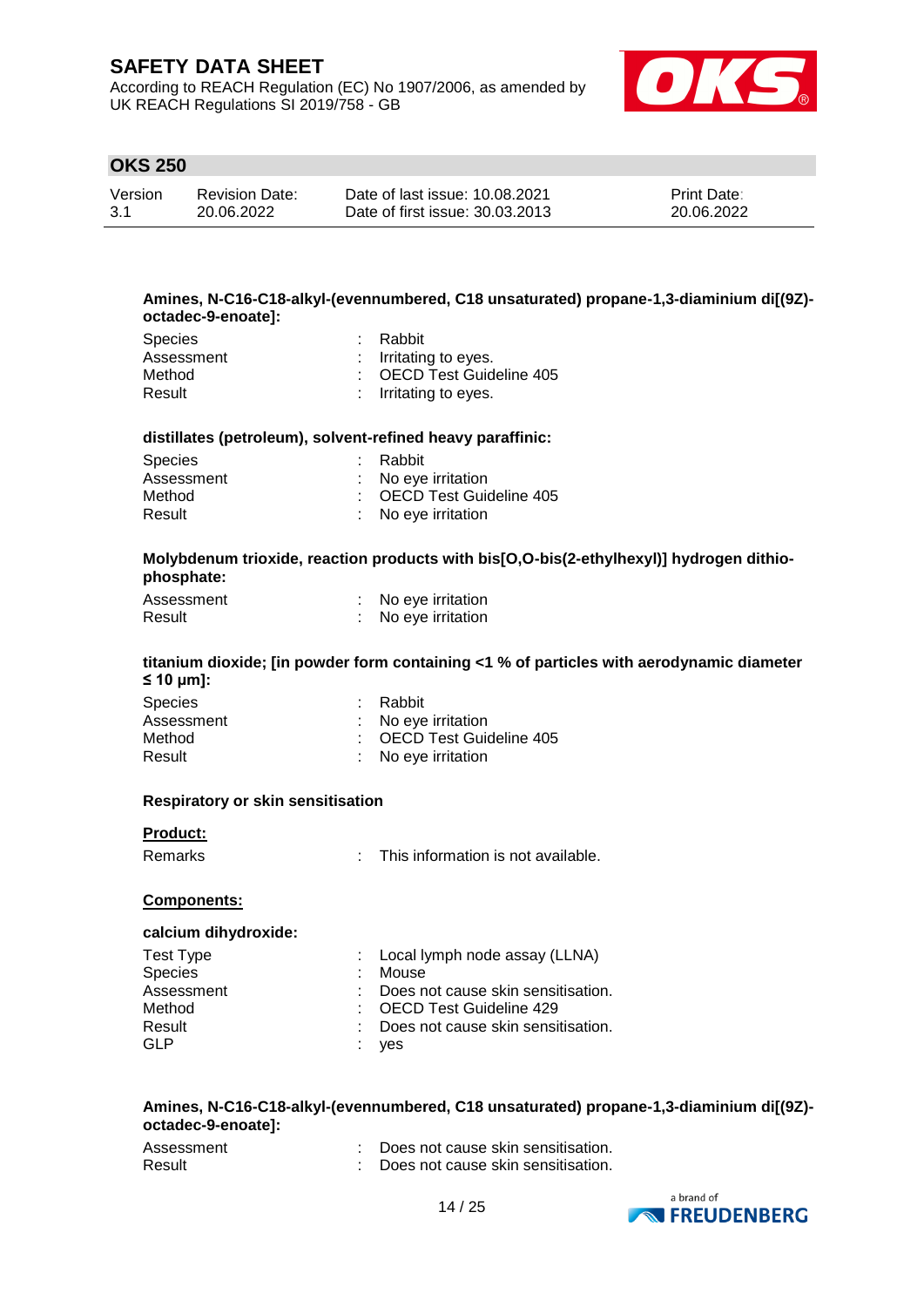According to REACH Regulation (EC) No 1907/2006, as amended by UK REACH Regulations SI 2019/758 - GB



# **OKS 250**

| Version | <b>Revision Date:</b> | Date of last issue: 10.08.2021  | <b>Print Date:</b> |
|---------|-----------------------|---------------------------------|--------------------|
| 3.1     | 20.06.2022            | Date of first issue: 30.03.2013 | 20.06.2022         |

#### **distillates (petroleum), solvent-refined heavy paraffinic:**

| Test Type      | : Buehler Test                       |
|----------------|--------------------------------------|
| <b>Species</b> | : Guinea pig                         |
| Assessment     | : Does not cause skin sensitisation. |
| Method         | : OECD Test Guideline 406            |
| Result         | : Does not cause skin sensitisation. |
| GLP            | : yes                                |

### **Molybdenum trioxide, reaction products with bis[O,O-bis(2-ethylhexyl)] hydrogen dithiophosphate:**

| Assessment | The product is a skin sensitiser, sub-category 1B. |
|------------|----------------------------------------------------|
| Result     | The product is a skin sensitiser, sub-category 1B. |

#### **titanium dioxide; [in powder form containing <1 % of particles with aerodynamic diameter ≤ 10 μm]:**

| <b>Species</b> | : Mouse                              |
|----------------|--------------------------------------|
| Assessment     | : Does not cause skin sensitisation. |
| Method         | : OECD Test Guideline 429            |
| Result         | : Does not cause skin sensitisation. |

### **Germ cell mutagenicity**

#### **Product:**

| Genotoxicity in vitro | Remarks: No data available |
|-----------------------|----------------------------|
| Genotoxicity in vivo  | Remarks: No data available |

# **Components:**

# **calcium dihydroxide:**

| $:$ Test Type: Ames test        |  |
|---------------------------------|--|
| Method: OECD Test Guideline 471 |  |
| Result: negative                |  |
| GLP: ves                        |  |
|                                 |  |

Test Type: Chromosome aberration test in vitro Method: OECD Test Guideline 473 Result: negative GLP: yes

Test Type: In vitro mammalian cell gene mutation test Method: OECD Test Guideline 476 Result: negative GLP: yes

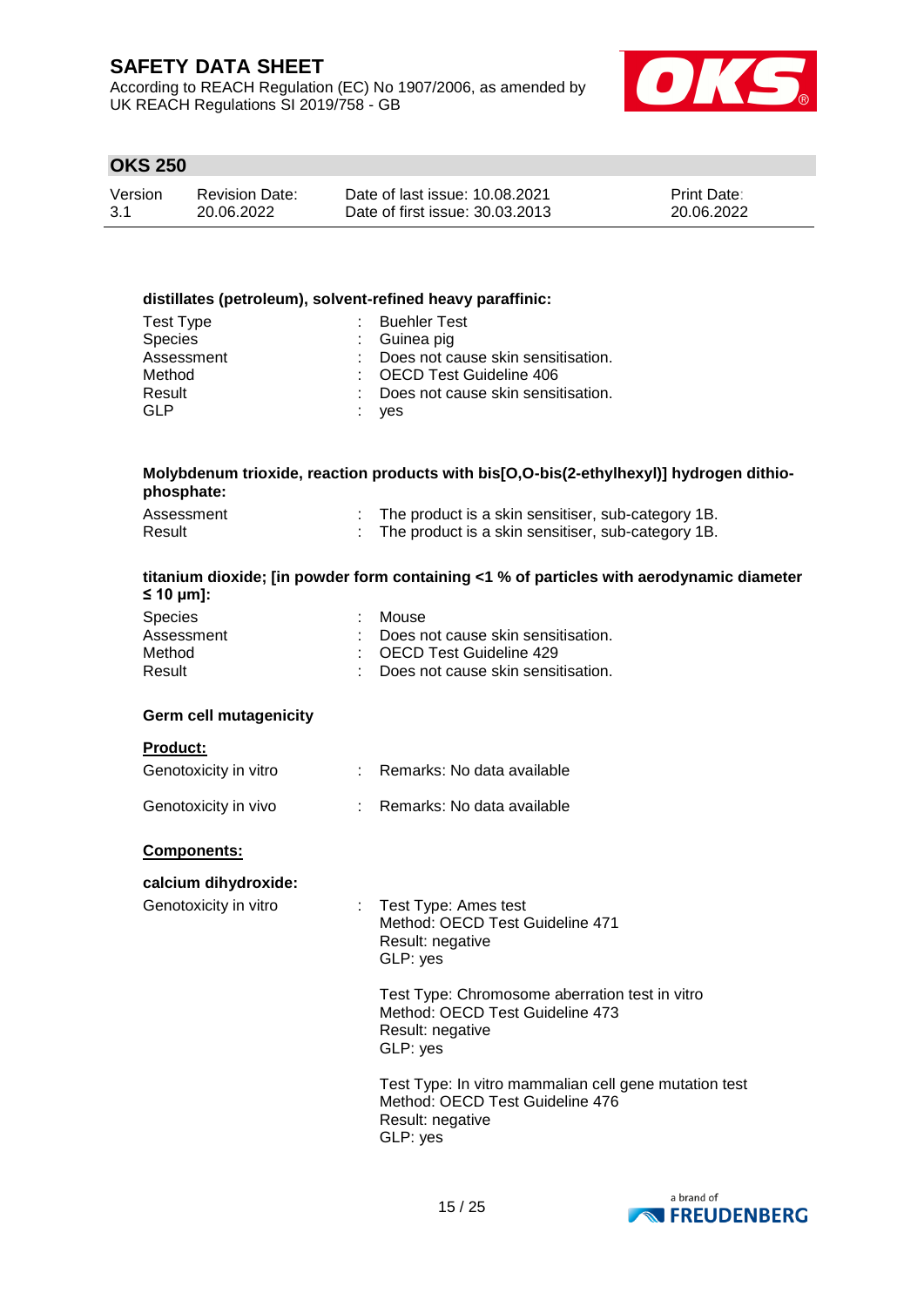According to REACH Regulation (EC) No 1907/2006, as amended by UK REACH Regulations SI 2019/758 - GB



# **OKS 250**

 $\overline{a}$ 

| Version<br>3.1 |                | <b>Revision Date:</b><br>20.06.2022 |                              | Date of last issue: 10.08.2021<br>Date of first issue: 30.03.2013                        | Print Date:<br>20.06.2022 |
|----------------|----------------|-------------------------------------|------------------------------|------------------------------------------------------------------------------------------|---------------------------|
|                |                | octadec-9-enoate]:                  |                              | Amines, N-C16-C18-alkyl-(evennumbered, C18 unsaturated) propane-1,3-diaminium di[(9Z)-   |                           |
|                |                | Genotoxicity in vitro               |                              | Test Type: Ames test<br>Result: negative                                                 |                           |
|                | sessment       | Germ cell mutagenicity-As-          | ÷                            | Tests on bacterial or mammalian cell cultures did not show<br>mutagenic effects.         |                           |
|                |                |                                     |                              | distillates (petroleum), solvent-refined heavy paraffinic:                               |                           |
|                |                | Genotoxicity in vitro               |                              | Test Type: Ames test<br>Method: OECD Test Guideline 471<br>Result: negative<br>GLP: yes  |                           |
|                | sessment       | Germ cell mutagenicity-As-          |                              | : Animal testing did not show any mutagenic effects.                                     |                           |
|                | $\leq 10$ µm]: |                                     |                              | titanium dioxide; [in powder form containing <1 % of particles with aerodynamic diameter |                           |
|                | sessment       | Germ cell mutagenicity-As-          |                              | Tests on bacterial or mammalian cell cultures did not show<br>mutagenic effects.         |                           |
|                |                | Carcinogenicity                     |                              |                                                                                          |                           |
|                | Product:       |                                     |                              |                                                                                          |                           |
|                | Remarks        |                                     |                              | No data available                                                                        |                           |
|                |                | Components:                         |                              |                                                                                          |                           |
|                |                | calcium dihydroxide:                |                              |                                                                                          |                           |
|                | ment           | Carcinogenicity - Assess-           | $\mathcal{L}_{\mathrm{max}}$ | No evidence of carcinogenicity in animal studies.                                        |                           |
|                |                | octadec-9-enoate]:                  |                              | Amines, N-C16-C18-alkyl-(evennumbered, C18 unsaturated) propane-1,3-diaminium di[(9Z)-   |                           |
|                | ment           | Carcinogenicity - Assess-           |                              | : No evidence of carcinogenicity in animal studies.                                      |                           |
|                |                |                                     |                              | distillates (petroleum), solvent-refined heavy paraffinic:                               |                           |
|                | ment           | Carcinogenicity - Assess-           | $\mathcal{L}^{(1)}$          | Animal testing did not show any carcinogenic effects.                                    |                           |
|                | $\leq 10$ µm]: |                                     |                              | titanium dioxide; [in powder form containing <1 % of particles with aerodynamic diameter |                           |
|                | ment           | Carcinogenicity - Assess-           |                              | : No evidence of carcinogenicity in animal studies.                                      |                           |
|                |                |                                     |                              |                                                                                          |                           |

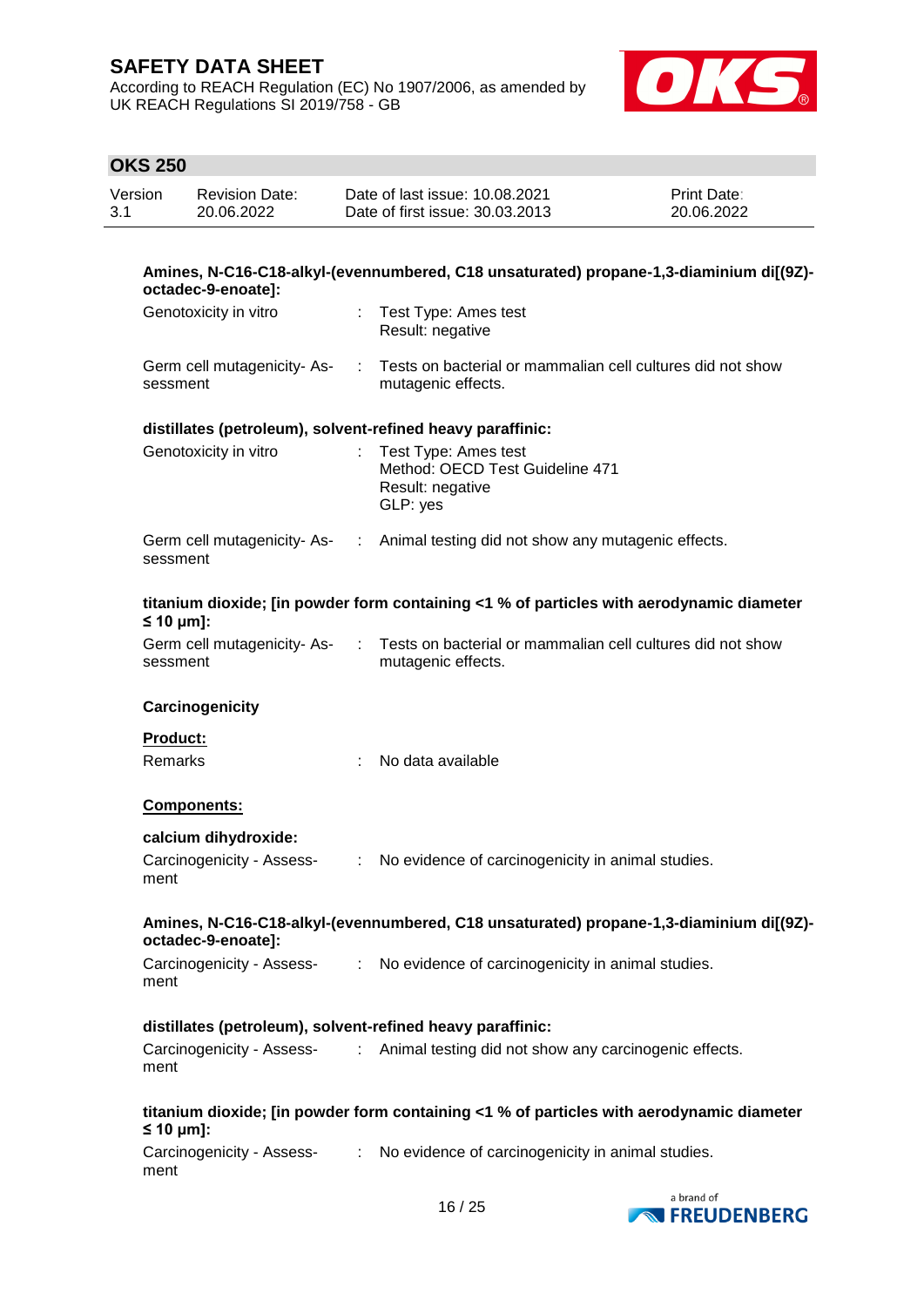According to REACH Regulation (EC) No 1907/2006, as amended by UK REACH Regulations SI 2019/758 - GB



# **OKS 250**

| Version | <b>Revision Date:</b> | Date of last issue: 10.08.2021  | <b>Print Date:</b> |
|---------|-----------------------|---------------------------------|--------------------|
| 3.1     | 20.06.2022            | Date of first issue: 30.03.2013 | 20.06.2022         |

## **Reproductive toxicity**

| <b>Product:</b>                    |                              |
|------------------------------------|------------------------------|
| <b>Effects on fertility</b>        | Remarks: No data available   |
| Effects on foetal develop-<br>ment | : Remarks: No data available |

### **Components:**

### **calcium dihydroxide:**

| Reproductive toxicity - As-<br>sessment | $\therefore$ - Fertility -                        |
|-----------------------------------------|---------------------------------------------------|
|                                         | No toxicity to reproduction<br>- Teratogenicity - |
|                                         | No effects on or via lactation                    |

### **Amines, N-C16-C18-alkyl-(evennumbered, C18 unsaturated) propane-1,3-diaminium di[(9Z) octadec-9-enoate]:**

| Reproductive toxicity - As- | $\therefore$ - Fertility -                        |
|-----------------------------|---------------------------------------------------|
| sessment                    | No toxicity to reproduction<br>- Teratogenicity - |
|                             | No toxicity to reproduction                       |

# **titanium dioxide; [in powder form containing <1 % of particles with aerodynamic diameter ≤ 10 μm]:**

| Reproductive toxicity - As-<br>sessment | $\therefore$ - Fertility -                        |
|-----------------------------------------|---------------------------------------------------|
|                                         | No toxicity to reproduction<br>- Teratogenicity - |
|                                         | No effects on or via lactation                    |

## **STOT - single exposure**

#### **Components:**

#### **calcium dihydroxide:**

| Assessment | May cause respiratory irritation. |
|------------|-----------------------------------|
|            |                                   |

### **Amines, N-C16-C18-alkyl-(evennumbered, C18 unsaturated) propane-1,3-diaminium di[(9Z) octadec-9-enoate]:**

| Assessment | The substance or mixture is not classified as specific target |
|------------|---------------------------------------------------------------|
|            | organ toxicant, single exposure.                              |

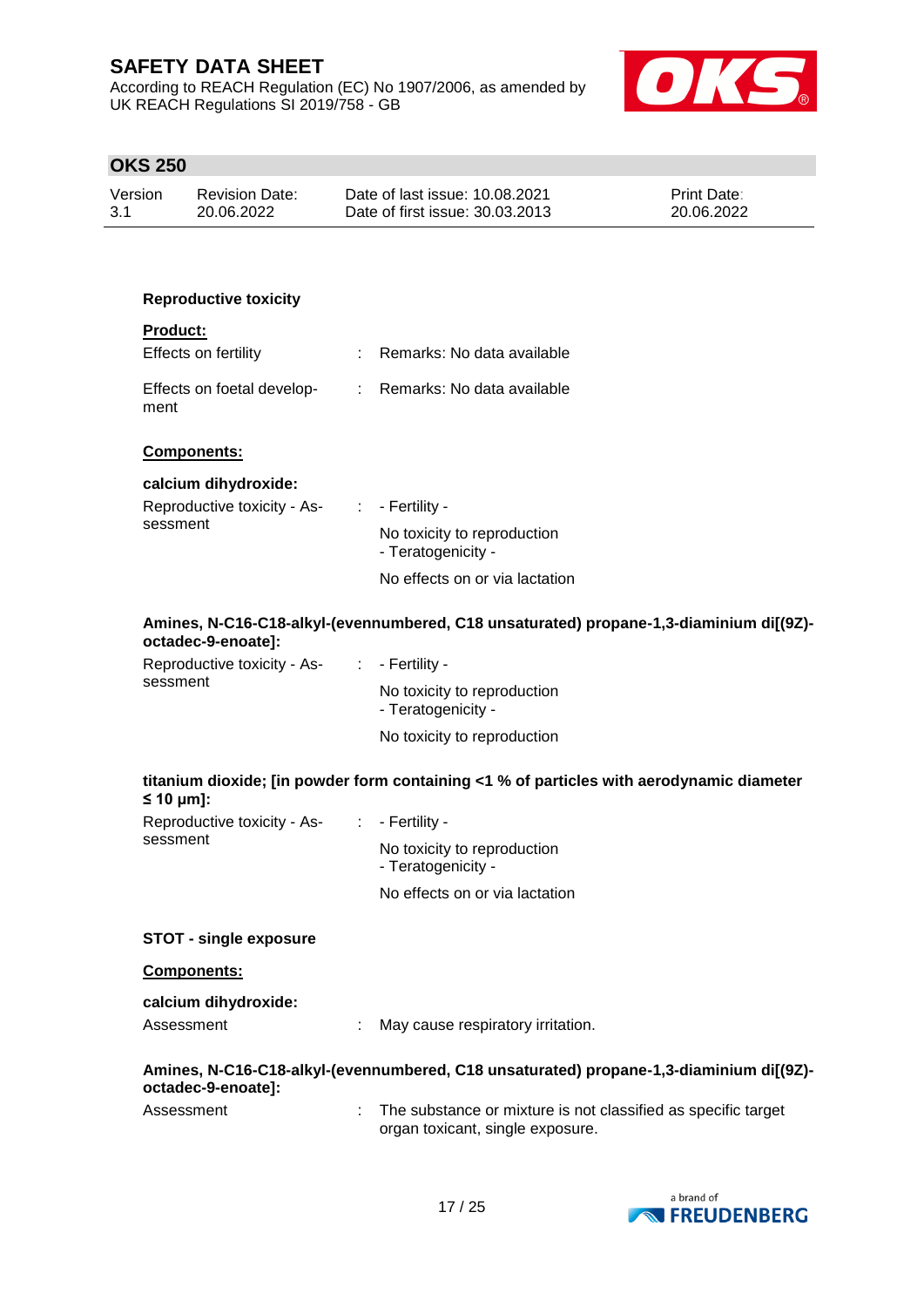According to REACH Regulation (EC) No 1907/2006, as amended by UK REACH Regulations SI 2019/758 - GB



# **OKS 250**

| Version | <b>Revision Date:</b> | Date of last issue: 10.08.2021  | <b>Print Date:</b> |
|---------|-----------------------|---------------------------------|--------------------|
| 3.1     | 20.06.2022            | Date of first issue: 30.03.2013 | 20.06.2022         |

| titanium dioxide; [in powder form containing <1 % of particles with aerodynamic diameter |  |  |  |  |
|------------------------------------------------------------------------------------------|--|--|--|--|
| $\leq$ 10 µm]:                                                                           |  |  |  |  |
|                                                                                          |  |  |  |  |

- 
- Assessment : The substance or mixture is not classified as specific target organ toxicant, single exposure.

### **STOT - repeated exposure**

### **Components:**

## **Amines, N-C16-C18-alkyl-(evennumbered, C18 unsaturated) propane-1,3-diaminium di[(9Z) octadec-9-enoate]:**

| Exposure routes | Ingestion                                                |
|-----------------|----------------------------------------------------------|
| Assessment      | May cause damage to organs through prolonged or repeated |
|                 | exposure.                                                |

|                                 | titanium dioxide; [in powder form containing $\lt 1$ % of particles with aerodynamic diameter |
|---------------------------------|-----------------------------------------------------------------------------------------------|
| $\leq 10 \text{ }\mu\text{m}$ : |                                                                                               |
| 1 - - - - - - - - - - 1         | The second state and contributional to meet also attitudes are a still a toward.              |

| Assessment | The substance or mixture is not classified as specific target |
|------------|---------------------------------------------------------------|
|            | organ toxicant, repeated exposure.                            |

#### **Repeated dose toxicity**

| <b>Product:</b> |                                      |
|-----------------|--------------------------------------|
| Remarks         | : This information is not available. |

## **Aspiration toxicity**

**Product:** This information is not available.

## **Components:**

## **distillates (petroleum), solvent-refined heavy paraffinic:**

May be fatal if swallowed and enters airways.

## **titanium dioxide; [in powder form containing <1 % of particles with aerodynamic diameter ≤ 10 μm]:**

No aspiration toxicity classification

## **Further information**

### **Product:**

Remarks : Ingestion causes irritation of upper respiratory system and gastrointestinal disturbance.

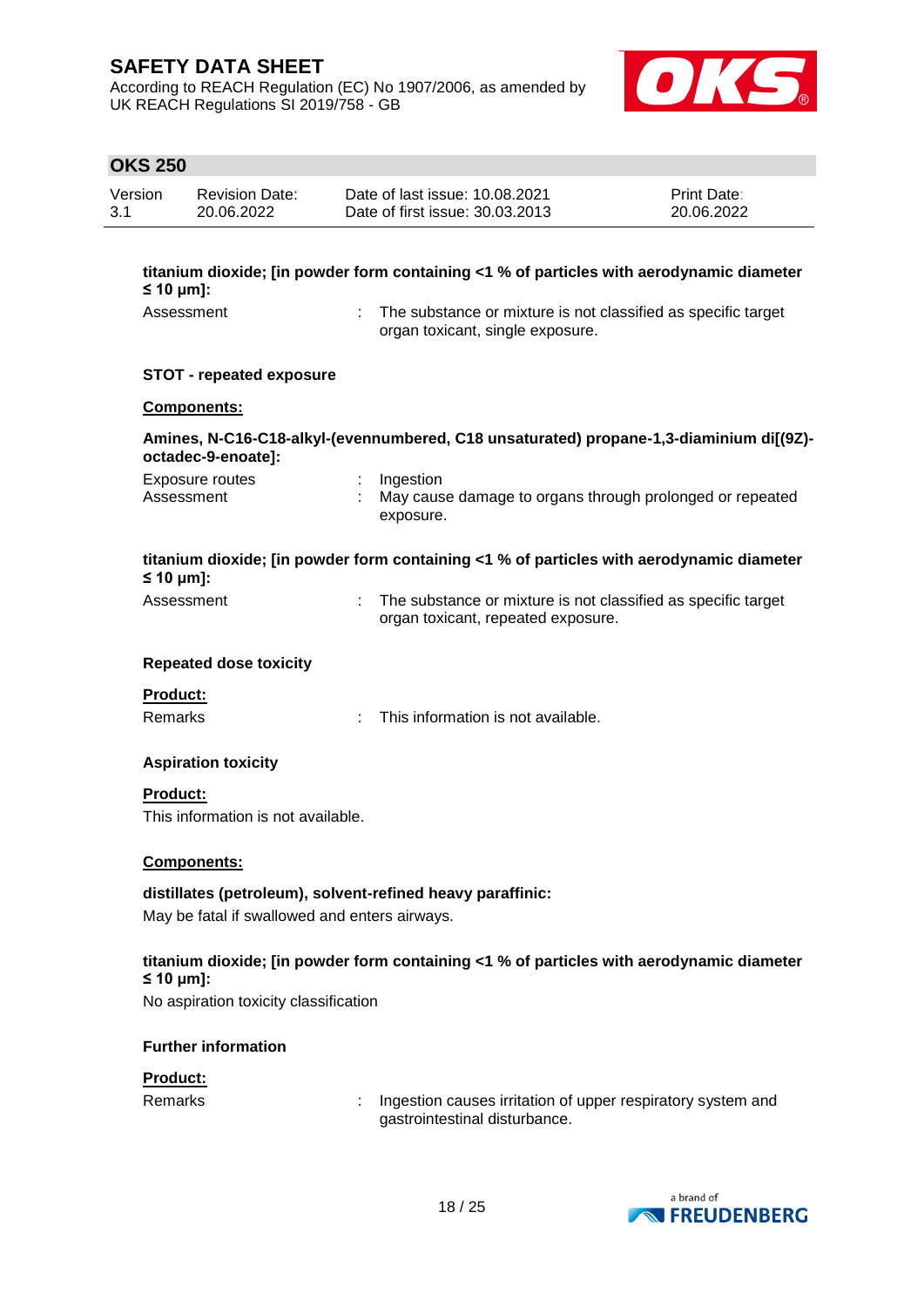According to REACH Regulation (EC) No 1907/2006, as amended by UK REACH Regulations SI 2019/758 - GB



# **OKS 250**

| Version | <b>Revision Date:</b> | Date of last issue: 10.08.2021  | <b>Print Date:</b> |
|---------|-----------------------|---------------------------------|--------------------|
| -3.1    | 20.06.2022            | Date of first issue: 30.03.2013 | 20.06.2022         |

# **Components:**

Molybdenum trioxide, reaction products with bis[O,O-bis(2-ethylhexyl)] hydrogen dithiophosphate: : Ingestion causes irritation of upper respiratory system and gastrointestinal disturbance.

## **SECTION 12: Ecological information**

### **12.1 Toxicity**

| <b>Product:</b>                                                                     |    |                                           |
|-------------------------------------------------------------------------------------|----|-------------------------------------------|
| Toxicity to fish                                                                    | t. | Remarks: Very toxic to aquatic organisms. |
| Toxicity to daphnia and other : Remarks: No data available<br>aquatic invertebrates |    |                                           |
| Toxicity to algae/aquatic<br>plants                                                 | ÷. | Remarks: No data available                |
| Toxicity to microorganisms                                                          |    | Remarks: No data available                |

### **12.2 Persistence and degradability**

#### **Product:**

| Biodegradability                                                 | Remarks: No data available |
|------------------------------------------------------------------|----------------------------|
| Physico-chemical removabil- : Remarks: No data available<br>-itv |                            |

#### **12.3 Bioaccumulative potential**

## **Product:**

| Bioaccumulation | : Remarks: This mixture contains no substance considered to<br>be persistent, bioaccumulating and toxic (PBT).<br>This mixture contains no substance considered to be very<br>persistent and very bioaccumulating (vPvB). |
|-----------------|---------------------------------------------------------------------------------------------------------------------------------------------------------------------------------------------------------------------------|
|                 |                                                                                                                                                                                                                           |

## **12.4 Mobility in soil**

| <b>Product:</b>                                    |                              |
|----------------------------------------------------|------------------------------|
| Mobility                                           | : Remarks: No data available |
| Distribution among environ-<br>mental compartments | : Remarks: No data available |

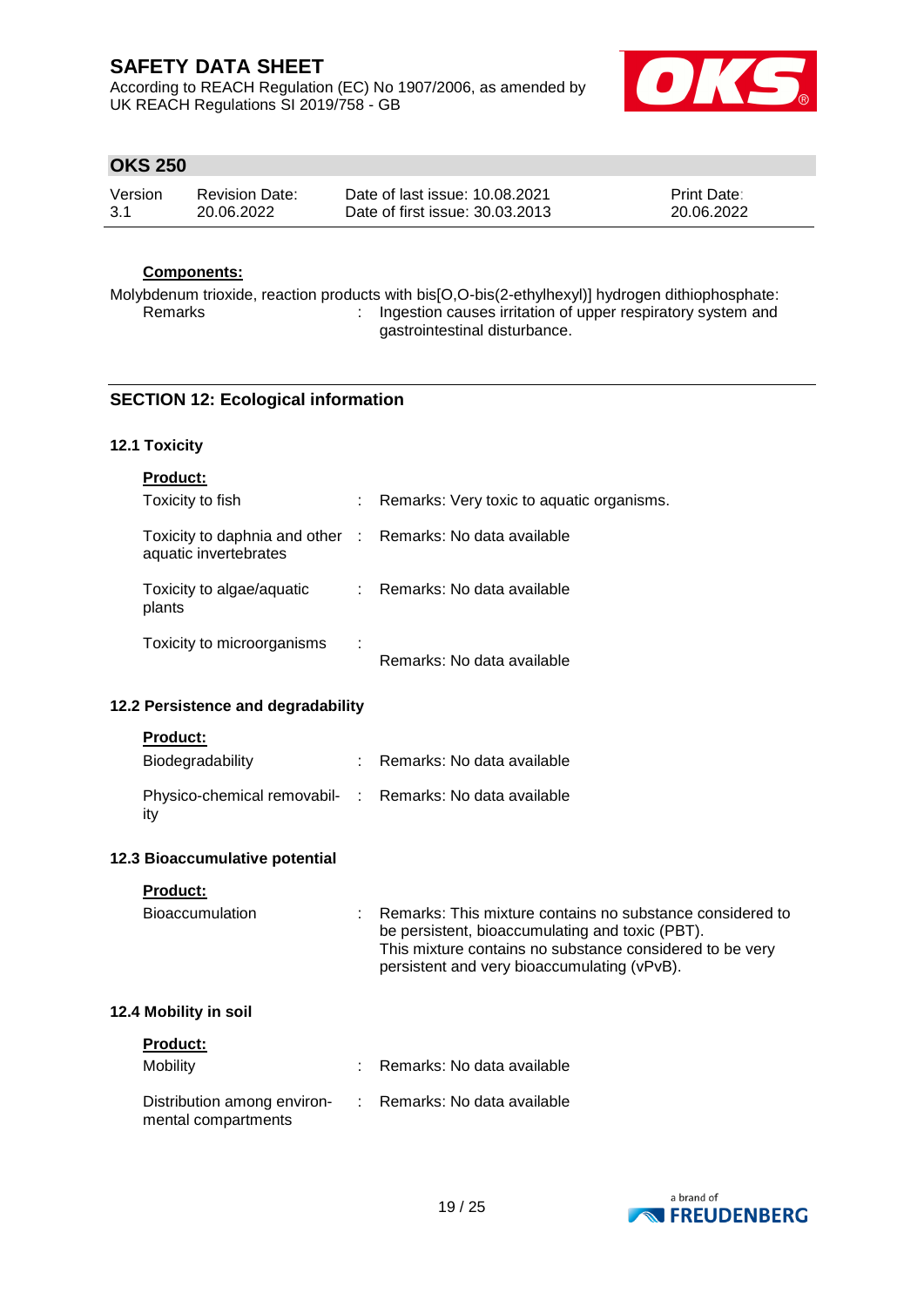According to REACH Regulation (EC) No 1907/2006, as amended by UK REACH Regulations SI 2019/758 - GB



# **OKS 250**

| Version | <b>Revision Date:</b> | Date of last issue: 10.08.2021  | <b>Print Date:</b> |
|---------|-----------------------|---------------------------------|--------------------|
| -3.1    | 20.06.2022            | Date of first issue: 30.03.2013 | 20.06.2022         |

### **12.5 Results of PBT and vPvB assessment**

| Assessment                 | : This substance/mixture contains no components considered<br>to be either persistent, bioaccumulative and toxic (PBT), or<br>very persistent and very bioaccumulative (vPvB) at levels of<br>$0.1\%$ or higher. |
|----------------------------|------------------------------------------------------------------------------------------------------------------------------------------------------------------------------------------------------------------|
| 12.6 Other adverse effects |                                                                                                                                                                                                                  |

| <b>Product:</b><br>Endocrine disrupting poten-<br>tial | : The substance/mixture does not contain components consid-<br>ered to have endocrine disrupting properties according to<br>REACH Article 57(f) or Commission Delegated regulation<br>(EU) 2017/2100 or Commission Regulation (EU) 2018/605 at<br>levels of 0.1% or higher. |
|--------------------------------------------------------|-----------------------------------------------------------------------------------------------------------------------------------------------------------------------------------------------------------------------------------------------------------------------------|
| Additional ecological infor-                           | : Very toxic to aquatic organisms, may cause long-term adverse                                                                                                                                                                                                              |
| mation                                                 | effects in the aquatic environment.                                                                                                                                                                                                                                         |

# **SECTION 13: Disposal considerations**

| 13.1 Waste treatment methods |   |                                                                                                                                                                                                                    |
|------------------------------|---|--------------------------------------------------------------------------------------------------------------------------------------------------------------------------------------------------------------------|
| Product                      | ÷ | The product should not be allowed to enter drains, water<br>courses or the soil.<br>Do not dispose of with domestic refuse.<br>Dispose of as hazardous waste in compliance with local and<br>national regulations. |
|                              |   | Waste codes should be assigned by the user based on the<br>application for which the product was used.                                                                                                             |
| Contaminated packaging       |   | Packaging that is not properly emptied must be disposed of as<br>the unused product.<br>Dispose of waste product or used containers according to<br>local regulations.                                             |
|                              |   | The following Waste Codes are only suggestions:                                                                                                                                                                    |
| <b>Waste Code</b>            |   | used product, unused product<br>12 01 12*, spent waxes and fats                                                                                                                                                    |
|                              |   | uncleaned packagings<br>15 01 10, packaging containing residues of or contaminated<br>by hazardous substances                                                                                                      |

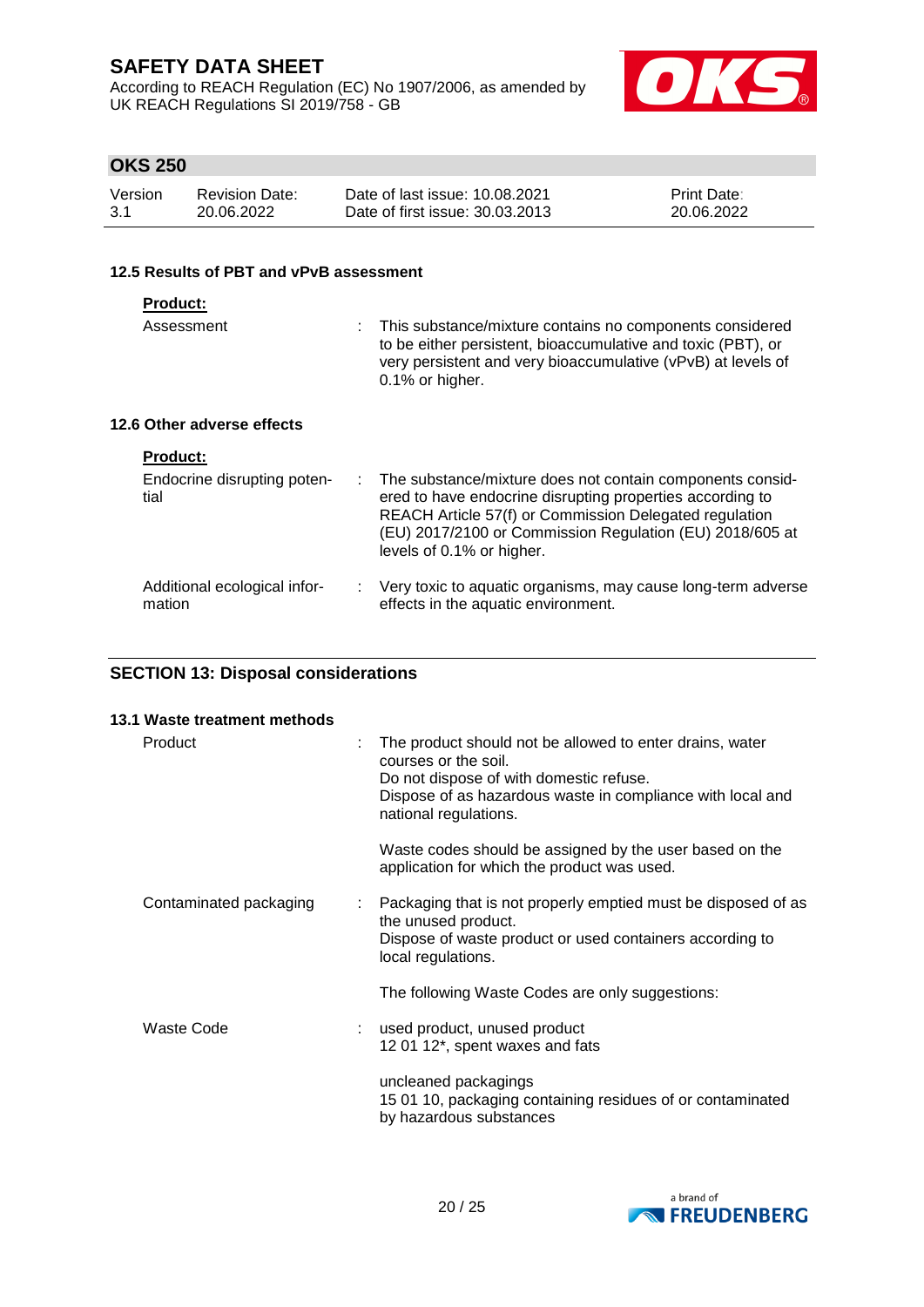According to REACH Regulation (EC) No 1907/2006, as amended by UK REACH Regulations SI 2019/758 - GB



# **OKS 250**

| Version | <b>Revision Date:</b> | Date of last issue: 10.08.2021  | <b>Print Date:</b> |
|---------|-----------------------|---------------------------------|--------------------|
| 3.1     | 20.06.2022            | Date of first issue: 30.03.2013 | 20.06.2022         |

## **SECTION 14: Transport information**

| 14.1 UN number or ID number                                                                                                         |                               |                                                                                     |
|-------------------------------------------------------------------------------------------------------------------------------------|-------------------------------|-------------------------------------------------------------------------------------|
| <b>ADR</b>                                                                                                                          |                               | <b>UN 3077</b>                                                                      |
| <b>RID</b>                                                                                                                          |                               | <b>UN 3077</b>                                                                      |
| <b>IMDG</b>                                                                                                                         |                               | <b>UN 3077</b>                                                                      |
| <b>IATA</b>                                                                                                                         | ÷                             | <b>UN 3077</b>                                                                      |
| 14.2 UN proper shipping name                                                                                                        |                               |                                                                                     |
| <b>ADR</b>                                                                                                                          |                               | ENVIRONMENTALLY HAZARDOUS SUBSTANCE, SOLID,<br>N.O.S.<br>(fatty amine derivative)   |
| <b>RID</b>                                                                                                                          |                               | : ENVIRONMENTALLY HAZARDOUS SUBSTANCE, SOLID,<br>N.O.S.<br>$\left( \right)$         |
| <b>IMDG</b>                                                                                                                         |                               | : ENVIRONMENTALLY HAZARDOUS SUBSTANCE, SOLID,<br>N.O.S.<br>(fatty amine derivative) |
| <b>IATA</b>                                                                                                                         |                               | : Environmentally hazardous substance, solid, n.o.s.<br>(fatty amine derivative)    |
| 14.3 Transport hazard class(es)                                                                                                     |                               |                                                                                     |
| <b>ADR</b>                                                                                                                          | ÷.                            | 9                                                                                   |
| <b>RID</b>                                                                                                                          | $\mathcal{L}^{\mathcal{L}}$ . | 9                                                                                   |
| <b>IMDG</b>                                                                                                                         | $\mathbb{Z}^{\times}$         | 9                                                                                   |
| <b>IATA</b>                                                                                                                         | ÷                             | 9                                                                                   |
| 14.4 Packing group                                                                                                                  |                               |                                                                                     |
| <b>ADR</b><br>Packing group<br><b>Classification Code</b><br>Hazard Identification Number : 90<br>Labels<br>Tunnel restriction code |                               | $\therefore$ $\Box$<br>$:$ M7<br>9<br>$(-)$                                         |
| <b>RID</b><br>Packing group<br><b>Classification Code</b><br><b>Hazard Identification Number</b><br>Labels                          |                               | Ш<br>M7<br>90<br>9                                                                  |
| <b>IMDG</b><br>Packing group<br>Labels                                                                                              |                               | $\mathbf{III}$<br>9                                                                 |

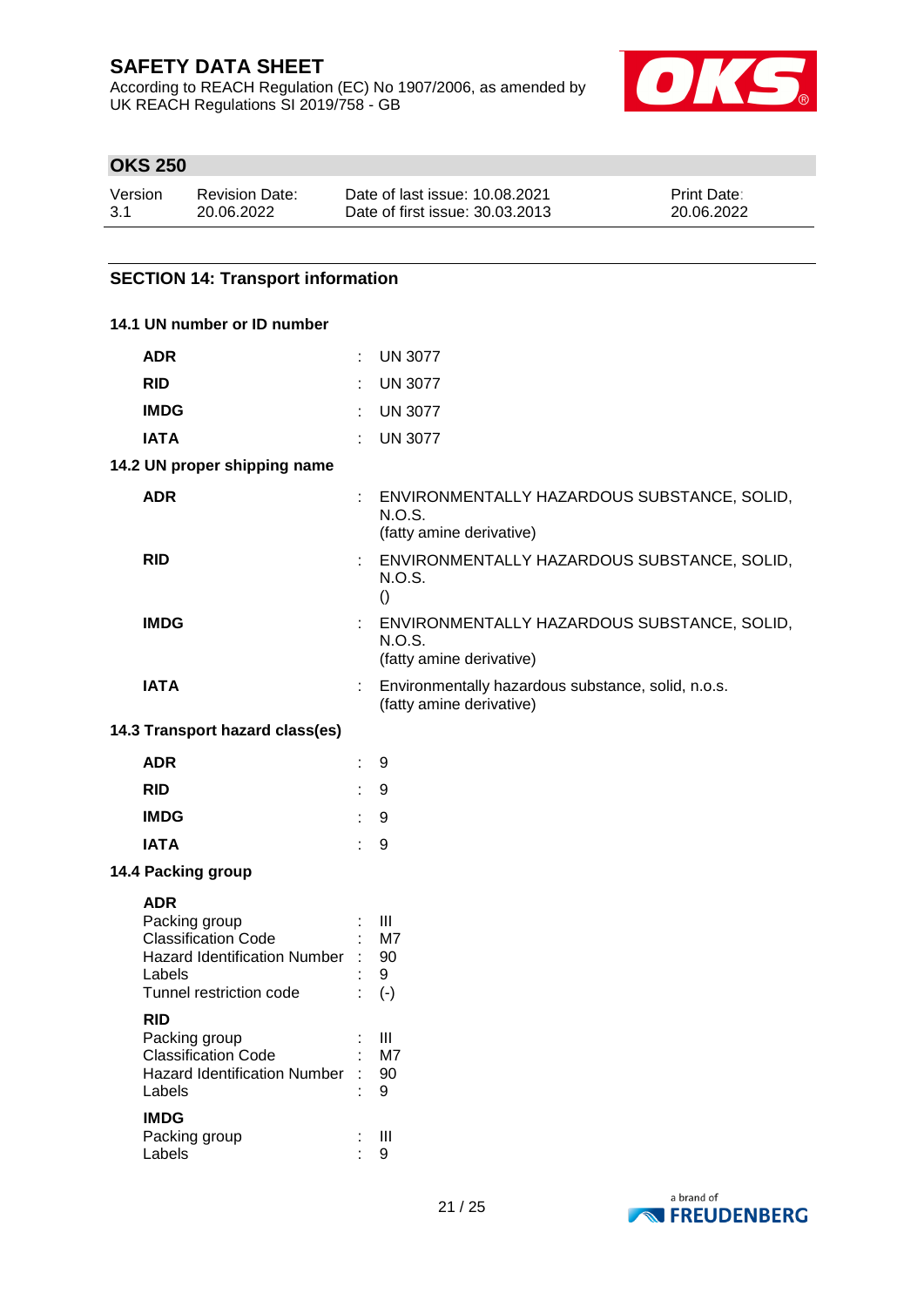According to REACH Regulation (EC) No 1907/2006, as amended by UK REACH Regulations SI 2019/758 - GB



Print Date: 20.06.2022

# **OKS 250**

| Version<br>3.1 | <b>Revision Date:</b><br>20.06.2022                                                                                   | Date of last issue: 10.08.2021<br>Date of first issue: 30.03.2013 |
|----------------|-----------------------------------------------------------------------------------------------------------------------|-------------------------------------------------------------------|
|                |                                                                                                                       |                                                                   |
|                | EmS Code                                                                                                              | : F-A, S-F                                                        |
| aircraft)      | <b>IATA (Cargo)</b><br>Packing instruction (cargo                                                                     | 956                                                               |
|                | Packing instruction (LQ)                                                                                              | Y956                                                              |
|                | Packing group                                                                                                         | $\mathbf{III}$                                                    |
| Labels         |                                                                                                                       | Miscellaneous Dangerous Goods                                     |
| Labels         | <b>IATA (Passenger)</b><br>Packing instruction (passen-<br>ger aircraft)<br>Packing instruction (LQ)<br>Packing group | 956<br>Y956<br>III<br>Miscellaneous Dangerous Goods               |
|                | <b>14.5 Environmental hazards</b>                                                                                     |                                                                   |
| <b>ADR</b>     | Environmentally hazardous                                                                                             | yes                                                               |
| <b>RID</b>     | Environmentally hazardous                                                                                             | yes                                                               |
| <b>IMDG</b>    | Marine pollutant                                                                                                      | yes                                                               |
|                | <b>IATA (Passenger)</b><br>Environmentally hazardous                                                                  | ves                                                               |

**IATA (Cargo)**

Environmentally hazardous : yes

#### **14.6 Special precautions for user**

The transport classification(s) provided herein are for informational purposes only, and solely based upon the properties of the unpackaged material as it is described within this Safety Data Sheet. Transportation classifications may vary by mode of transportation, package sizes, and variations in regional or country regulations.

#### **14.7 Maritime transport in bulk according to IMO instruments**

Remarks : Not applicable for product as supplied.

## **SECTION 15: Regulatory information**

#### **15.1 Safety, health and environmental regulations/legislation specific for the substance or mixture**

| REACH - Restrictions on the manufacture, placing on<br>the market and use of certain dangerous substances,<br>mixtures and articles (Annex XVII) | $:$ Not applicable                                                                                               |
|--------------------------------------------------------------------------------------------------------------------------------------------------|------------------------------------------------------------------------------------------------------------------|
| REACH - Candidate List of Substances of Very High<br>Concern for Authorisation (Article 59).<br>(EU SVHC)                                        | : This product does not contain sub-<br>stances of very high concern (Regu-<br>lation (EC) No 1907/2006 (REACH), |

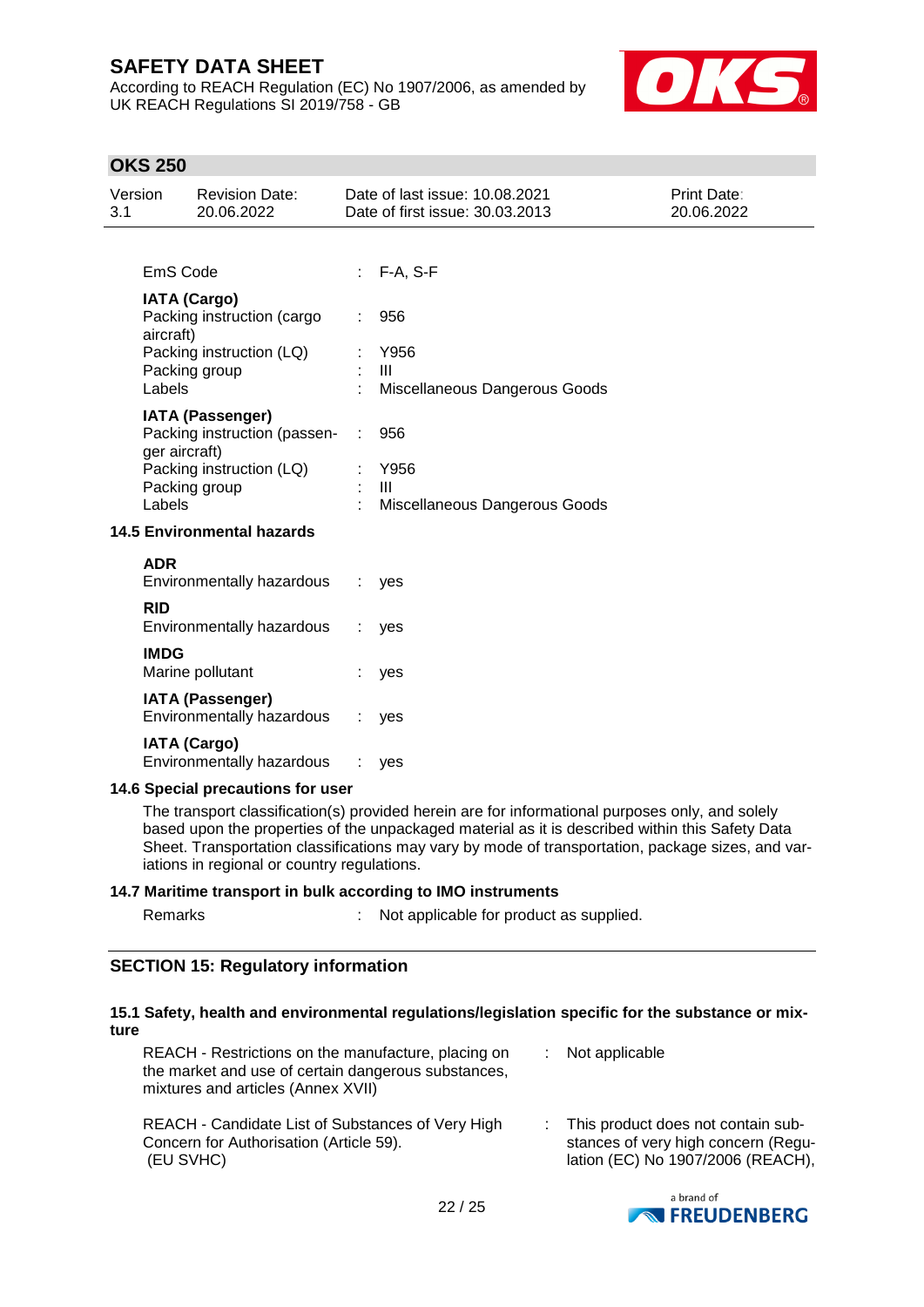According to REACH Regulation (EC) No 1907/2006, as amended by UK REACH Regulations SI 2019/758 - GB



# **OKS 250**

| Version<br>3.1 | <b>Revision Date:</b><br>20.06.2022           | Date of last issue: 10.08.2021<br>Date of first issue: 30.03.2013                                            |                       | <b>Print Date:</b><br>20.06.2022 |
|----------------|-----------------------------------------------|--------------------------------------------------------------------------------------------------------------|-----------------------|----------------------------------|
|                | (Annex XIV)<br>(EU. REACH-Annex XIV)          | REACH - List of substances subject to authorisation                                                          | ÷                     | Article 57).<br>Not applicable   |
|                | plete the ozone layer<br>(EC 1005/2009)       | Regulation (EC) No 1005/2009 on substances that de-                                                          | $\mathbb{Z}^{\times}$ | Not applicable                   |
|                | tants (recast)<br>(EU POP)                    | Regulation (EU) 2019/1021 on persistent organic pollu-<br>                                                   |                       | Not applicable                   |
|                | of dangerous chemicals<br>(EU PIC)            | Regulation (EC) No 649/2012 of the European Parlia-<br>ment and the Council concerning the export and import |                       | Not applicable                   |
|                | (Annex XIV)<br>(UK. REACH Annex XIV)          | UK REACH List of substances subject to authorisation                                                         | ÷.                    | Not applicable                   |
|                | Informed Consent (PIC) Regulation<br>(GB PIC) | GB Export and import of hazardous chemicals - Prior                                                          | ÷.                    | Not applicable                   |
|                | explosives precursors                         | Regulation (EU) 2019/1148 on the marketing and use of :                                                      |                       | Not applicable                   |

# **15.2 Chemical safety assessment**

This information is not available.

## **SECTION 16: Other information**

| <b>Full text of R-Phrases</b>        |                                                                                                                                                                                                                                                                                                                                                                                                                                                                                                                                                  |
|--------------------------------------|--------------------------------------------------------------------------------------------------------------------------------------------------------------------------------------------------------------------------------------------------------------------------------------------------------------------------------------------------------------------------------------------------------------------------------------------------------------------------------------------------------------------------------------------------|
| Note $L$                             | : The harmonised classification as a carcinogen applies unless<br>it can be shown that the substance contains less than 3 % of<br>dimethyl sulphoxide extract as measured by IP 346 ("Determi-<br>nation of polycyclic aromatics in unused lubricating base oils<br>and asphaltene free petroleum fractions - Dimethyl sulphoxide<br>extraction refractive index method"Institute of Petroleum, Lon-<br>don), in which case a classification in accordance with Title II<br>of this Regulation shall be performed also for that hazard<br>class. |
| <b>Full text of H-Statements</b>     |                                                                                                                                                                                                                                                                                                                                                                                                                                                                                                                                                  |
| H <sub>304</sub><br>H <sub>315</sub> | May be fatal if swallowed and enters airways.<br>Causes skin irritation.                                                                                                                                                                                                                                                                                                                                                                                                                                                                         |

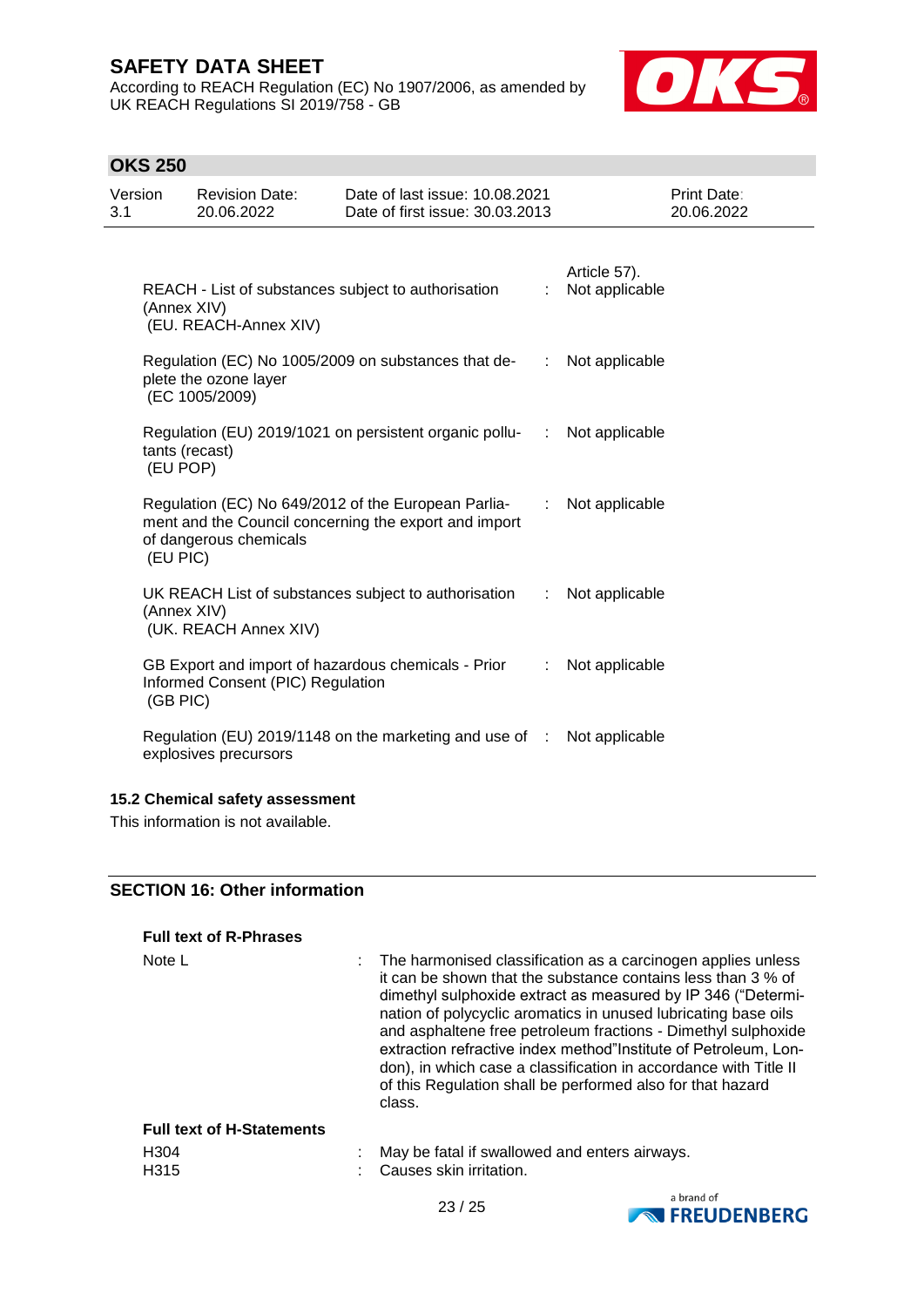According to REACH Regulation (EC) No 1907/2006, as amended by UK REACH Regulations SI 2019/758 - GB



# **OKS 250**

| Version<br>3.1                                                            | <b>Revision Date:</b><br>20.06.2022     | Date of last issue: 10.08.2021<br>Date of first issue: 30.03.2013                                                                                                                                                                                                                                                                                                                                                                                                                                                                              | <b>Print Date:</b><br>20.06.2022 |
|---------------------------------------------------------------------------|-----------------------------------------|------------------------------------------------------------------------------------------------------------------------------------------------------------------------------------------------------------------------------------------------------------------------------------------------------------------------------------------------------------------------------------------------------------------------------------------------------------------------------------------------------------------------------------------------|----------------------------------|
| H317<br>H318<br>H319<br>H335<br>H <sub>3</sub> 73<br>H400<br>H411<br>H413 | <b>Full text of other abbreviations</b> | May cause an allergic skin reaction.<br>Causes serious eye damage.<br>Causes serious eye irritation.<br>May cause respiratory irritation.<br>May cause damage to organs through prolonged or repeated<br>exposure if swallowed.<br>Very toxic to aquatic life.<br>Toxic to aquatic life with long lasting effects.<br>May cause long lasting harmful effects to aquatic life.                                                                                                                                                                  |                                  |
| Note L                                                                    |                                         | The harmonised classification as a carcinogen applies unless<br>it can be shown that the substance contains less than 3 % of<br>dimethyl sulphoxide extract as measured by IP 346 ("Determi-<br>nation of polycyclic aromatics in unused lubricating base oils<br>and asphaltene free petroleum fractions - Dimethyl sulphoxide<br>extraction refractive index method"Institute of Petroleum, Lon-<br>don), in which case a classification in accordance with Title II<br>of this Regulation shall be performed also for that hazard<br>class. |                                  |
|                                                                           | 2017/164/EU                             | Europe. Commission Directive 2017/164/EU establishing a<br>fourth list of indicative occupational exposure limit values                                                                                                                                                                                                                                                                                                                                                                                                                        |                                  |
| GB EH40                                                                   |                                         | UK. EH40 WEL - Workplace Exposure Limits                                                                                                                                                                                                                                                                                                                                                                                                                                                                                                       |                                  |
|                                                                           | 2017/164/EU / STEL                      | Short term exposure limit                                                                                                                                                                                                                                                                                                                                                                                                                                                                                                                      |                                  |
|                                                                           | 2017/164/EU / TWA                       | Limit Value - eight hours                                                                                                                                                                                                                                                                                                                                                                                                                                                                                                                      |                                  |

GB EH40 / TWA : Long-term exposure limit (8-hour TWA reference period) GB EH40 / STEL : Short-term exposure limit (15-minute reference period)

ADN - European Agreement concerning the International Carriage of Dangerous Goods by Inland Waterways; ADR - Agreement concerning the International Carriage of Dangerous Goods by Road; AIIC - Australian Inventory of Industrial Chemicals; ASTM - American Society for the Testing of Materials; bw - Body weight; CLP - Classification Labelling Packaging Regulation; Regulation (EC) No 1272/2008; CMR - Carcinogen, Mutagen or Reproductive Toxicant; DIN - Standard of the German Institute for Standardisation; DSL - Domestic Substances List (Canada); ECHA - European Chemicals Agency; EC-Number - European Community number; ECx - Concentration associated with x% response; ELx - Loading rate associated with x% response; EmS - Emergency Schedule; ENCS - Existing and New Chemical Substances (Japan); ErCx - Concentration associated with x% growth rate response; GHS - Globally Harmonized System; GLP - Good Laboratory Practice; IARC - International Agency for Research on Cancer; IATA - International Air Transport Association; IBC - International Code for the Construction and Equipment of Ships carrying Dangerous Chemicals in Bulk; IC50 - Half maximal inhibitory concentration; ICAO - International Civil Aviation Organization; IECSC - Inventory of Existing Chemical Substances in China; IMDG - International Maritime Dangerous Goods; IMO - International Maritime Organization; ISHL - Industrial Safety and Health Law (Japan); ISO - International Organisation for Standardization; KECI - Korea Existing Chemicals Inventory; LC50 - Lethal Concentration to 50 % of a test population; LD50 - Lethal Dose to 50% of a test population (Median Lethal Dose); MARPOL - International Convention for the Prevention of Pollution from Ships; n.o.s. - Not Otherwise Specified;